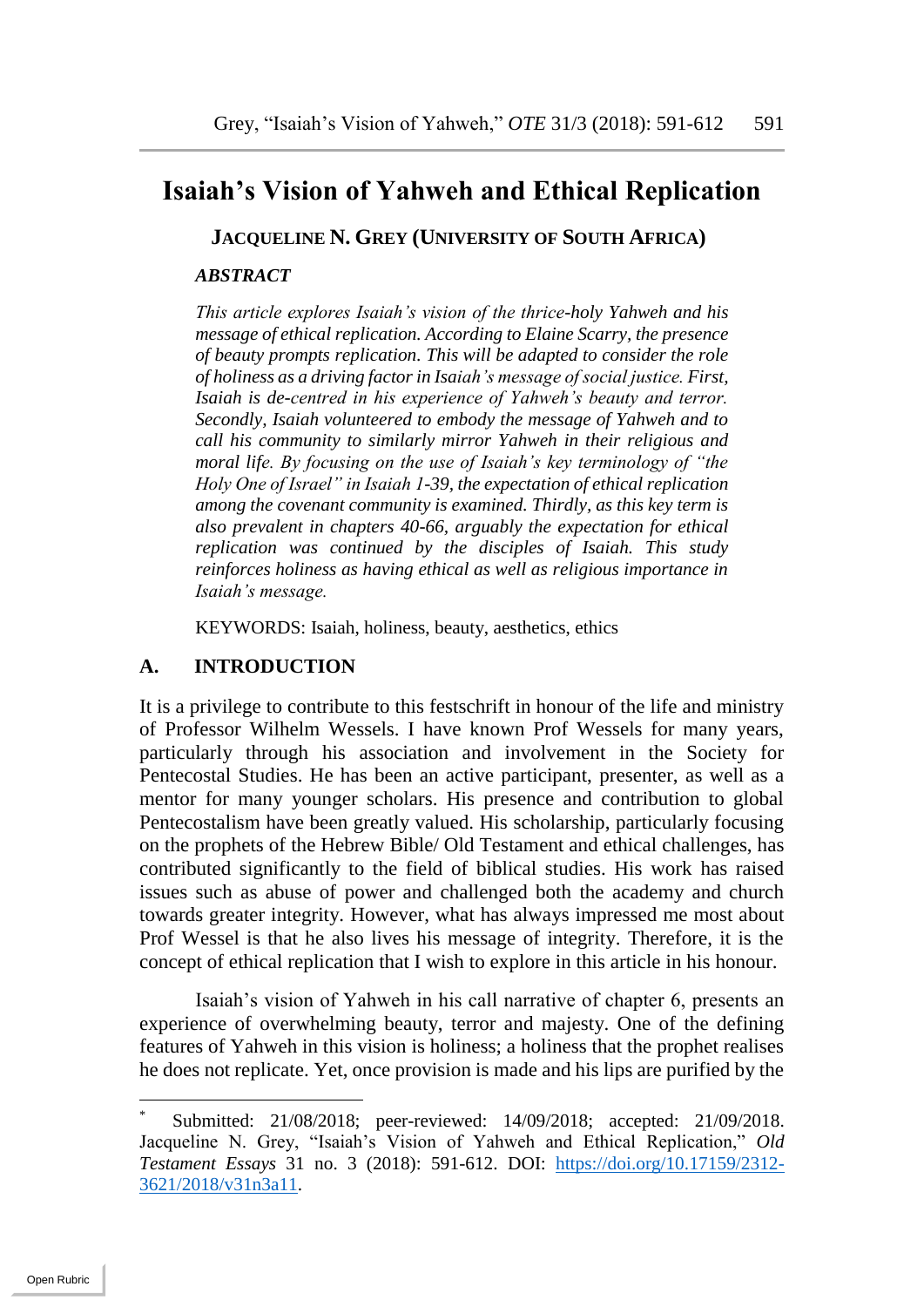burning coal, Isaiah volunteers to be a spokesperson for Yahweh. The prophet is sent as an embodied sign, or model of mimetic replication. He will be a voice calling his community to similarly mirror the holiness of Yahweh. This study will suggest that the ministry of Isaiah in calling Judah to cultivate their ethical life is significantly prompted by his vision of Yahweh's holiness. That is, there is a connection between Isaiah's experience of Yahweh, his use of the catchphrase of "Holy One of Israel," and his message of ethical replication (particularly in Isaiah 1-39). To explore this connection, I will be adopting the work of Elaine Scarry to explore notions of beauty and aesthetics in Isaiah's call and subsequent ministry. While Scarry explores the role of beauty in the cultivation of contemporary political life, I will be adapting this to explore the role of beauty and holiness in the cultivation of ethical life which, for the community of Judah in the eighth century, of course, had political implications.

First, Scarry suggests that in the presence of beauty the beholder undergoes a kind of de-selfing or enters a state of opiated marginalisation. The vision of Isaiah will be examined in the light of this idea of de-centring—as the prophet is overwhelmed by the holiness and majesty of Yahweh, he realises his own nothingness. However, Scarry also suggests that the presence of beauty prompts replication. This will, secondly, be explored through an analysis of Isaiah's usage of the key terminology "Holy One of Israel." Each usage of this phrase in chapters 1-39 will be examined to analyse the message of the prophet, particularly if and how he seeks the replication of Yahweh's holiness in the social and political life of the Judean community. However, the catch-phrase ("Holy One of Israel") is not unique to First Isaiah but is used consistently throughout the book. Therefore, thirdly, this study will consider the ongoing ethical replication of holiness in the disciples of Isaiah as suggested by the continuation of his message in Second and Third Isaiah and the redactional activity of the book as a whole.

### **B. ON SEEING BEAUTY**

The turn towards beauty among contemporary philosophers is a turn towards a political vision for postmodern societies.<sup>1</sup> As part of the Western philosophical tradition, it tends to focus on the social impact of beauty. A significant voice in this field is Elaine Scarry, who sees in beauty an opportunity to heal the wounds of social injustice. Scarry bases this on the Greek philosophical tradition that beauty tends to be symmetrical, proportionate and balanced—which should also be the goal in the social and ethical outworking of society. Beautiful persons and objects are recognized as such because they conform to a notion of symmetry

For further development on this idea, see Mark Canuel, *Justice, Dissent and the Sublime* (Baltimore, MD: The John Hopkins University Press, 2012).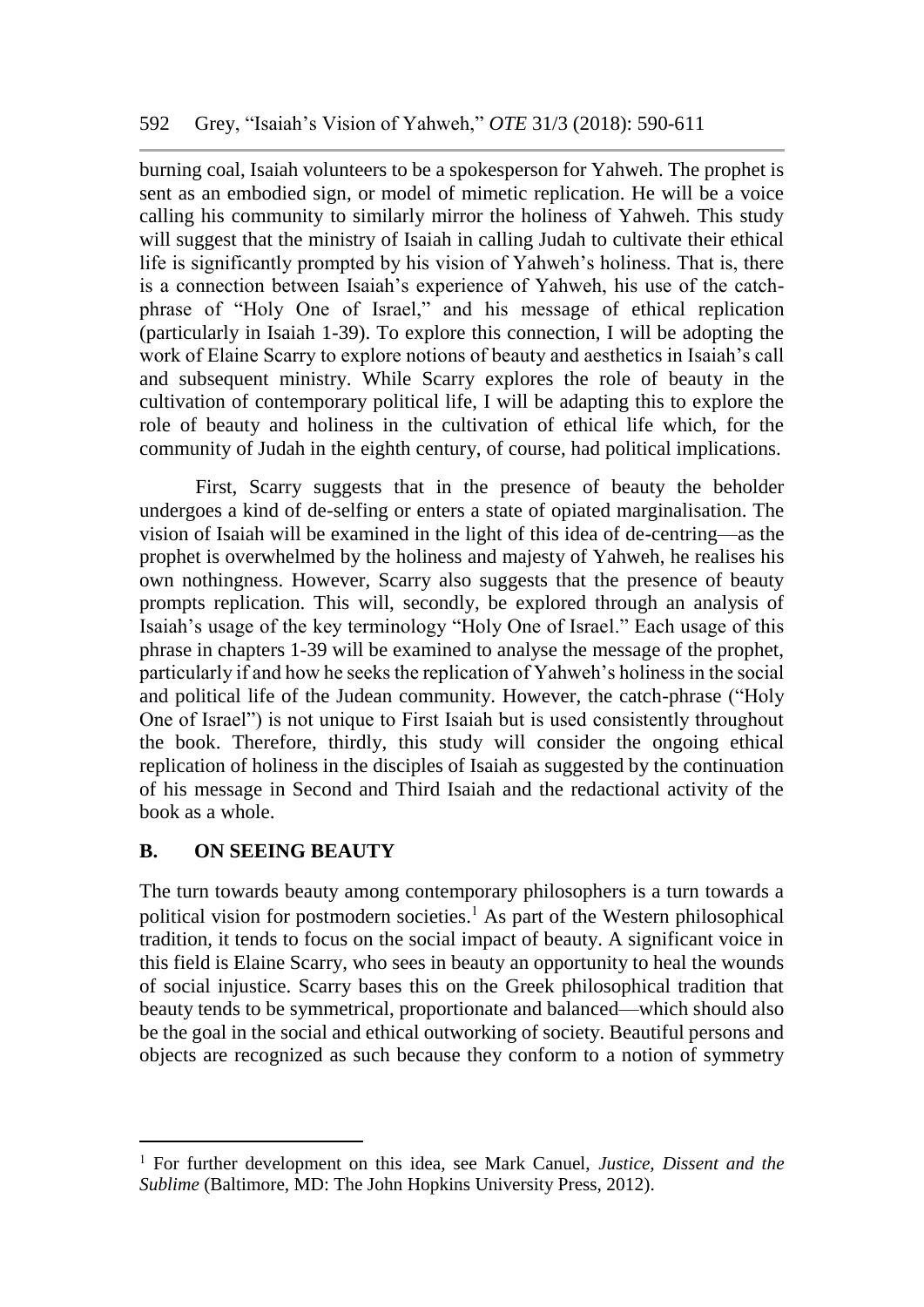whereby constituent parts balance or mirror one another.<sup>2</sup> Scarry argues that because beauty is characterised by symmetry—which is understood as a replication of similar parts—then beauty prompts the replication of balance and symmetry in society. This provides a basis or model for a just and fair society. A corollary of this symmetry and mirroring that is foundational to beauty is the idea of replication. Scarry asserts, "beauty prompts a copy of itself."<sup>3</sup> When the beholder sees an object of beauty, he/she wants to replicate or reproduce the experience of beauty—whether that be a photograph of a sunset; the begetting of children from an attractive person; the recording of an idea; a poem capturing a beautiful experience.

However, of particular interest for this reading of Isaiah's encounter of the thrice-holy God is that while Scarry's idea of beauty is replicable, it is not necessarily repeated. That is, according to Scarry, beauty is contextual and only occurs in the particular.<sup>4</sup> The sunset that prompts photographic replication is a particular occurrence or experience. In that experience of a particular moment, the beholder is de-centred. The beholder realises, for example, that they are not the centre of the universe. However, the experience of pleasure and beauty of the sunset makes this a sublime moment of de-centring. Scarry describes this as a state of "opiated adjacency."<sup>5</sup> The beholder experiences pleasure and sublimity at the same moment that beauty places them on the margins. Because the experience is unique and autobiographical it cannot be repeated but can be replicated. In this sense, it can also become a somewhat shared experience with others. Yet, as Canuel warns, the supposed redemptive power of beauty, as described by Scarry, can become restricted to repetitions of sameness and exclusions of difference. It can lead to empty forms that prioritise symmetry and mirroring at the expense of justice. This will be seen in the discussion of Isaiah's community, who according to the prophet, had empty and shallow forms of religious practice at the expense of social justice.

The study of beauty and aesthetics specifically in the Hebrew Bible/ Old Testament is modest but varied.<sup>6</sup> This is for a good reason. Philosophical

<sup>2</sup> Elaine Scarry, *On Beauty and Being Just* (Princeton, NJ: Princeton University Press, 1999), 96. Scarry notes the connection between 'beauty' and 'fair' that correlates to 'fairness' and 'fair play.' This is also somewhat reflected in the Old Testament as Luke Ferreter notes, "The word for 'beauty' is y°pi, and the adjective yäpeh means 'beautiful' As the terms' frequent association with to'ar, 'form', and mar'eh, in phrases which literally mean 'beautiful in form' or 'beautiful' indicates, they refer primarily to the external form." (Luke Ferretter, 'The Power and the Glory: The Aesthetics of the Hebrew Bible' *LT* 18 no. 2 (June 2004), 124.)

<sup>3</sup> Scarry, *On Beauty,* 4.

<sup>4</sup> Scarry, *On Beauty,* 18

<sup>5</sup> Scarry, *On Beauty,* 119.

<sup>6</sup> Various studies on beauty and aesthetics in the Hebrew Bible/ Old Testament include: David Penchansky, 'Beauty, Power, and Attraction: Aesthetics and the Hebrew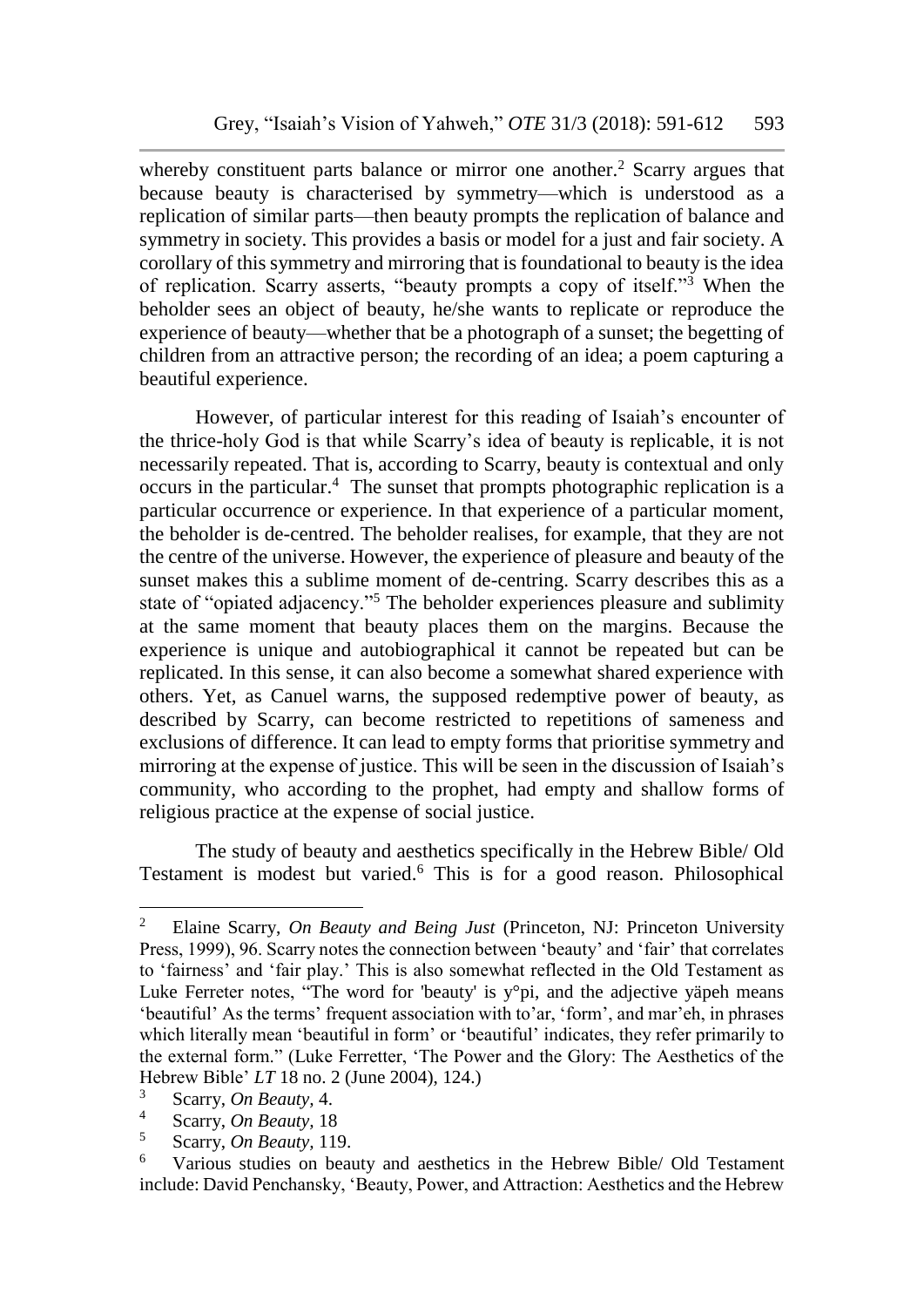reflection on aesthetics tends to be a later, Greek development, so there are minimal musings on beauty as an abstract concept in the Old Testament.<sup>7</sup> Yet, as scholars such as David Penchansky highlight, the idea of beauty is evident throughout the writings of ancient Israel; it just looks different and is less systematized than later Hellenistic developments. Penchansky observes that there is no one equivalent word in Hebrew for 'beauty' but a cluster of words. He notes that the terms for 'beauty' most used in the Old Testament generally only refer to people and not to God. Instead, other terms are utilized to refer to the 'beauty' of Yahweh, such as majesty, glory and splendour (Job 40:10). These terms are connected to kingship and therefore suggest obeisance and obedience.<sup>8</sup> While Penchansky questions if these terms are even 'beauty words' he does respond somewhat affirmatively that are connected to beauty because these characteristics are what draw people to God.<sup>9</sup> If definitions of beauty include the attraction between the beholder and the object they are drawn towards, then Yahweh as majestic king is a vision of beauty because the beholder is drawn albeit attracted by terror and the *mysterium tremendum*<sup>10</sup>*—*as well as glorious splendour.

The Psalmist also connects the idea of the beauty of Yahweh with holiness. The King James Version of Psalm 29:2 calls worshippers to "worship the Lord in the beauty of holiness." James Martin observes that the term beauty in the KJV is translated elsewhere as "splendour of holiness."<sup>11</sup> Again, this emphasizes that while there is no abstract theorizing about aesthetics in the Old

Bible' in Richard J. Bautch & Jean-Francois Raçine (eds) *Beauty and the Bible: Toward a Hermeneutics of Biblical Aesthetics* (Atlanta GA, SBL Press, 2013) 47-66; Loader, James A., 'The Pleasing and the Awesome,' *OTE* 24/3 (2011): 652-667; Luke Ferretter, 'The Power and the Glory: The Aesthetics of the Hebrew Bible' *LT* 18 no. 2 (June 2004) 123-138; William A. Dyrness, 'Aesthetics in the Old Testament: Beauty in Context,' *JETS* 28 no. 4 (December 1985): 421-432.

<sup>7</sup> Von Rad suggested that any study of beauty in the Old Testament would distort the material. This is because von Rad considered the concept of beauty presented in the Old Testament as a basic experience common to all people (Gerhard Von Rad, *Theology of the Old Testament*, Volume 1. Translated by D.M.G. Stalker (New York: Harper and Row, 1962). However, it is suggested in this study that there are concrete expressions of beauty that are arguably compatible with the same ideas presented in abstract Greek ideals, while also agreeing with von Rad that aesthetics and beauty as an abstract concept (as it is understood in the Western philosophical tradition) is not reflected in Old Testament material.

<sup>8</sup> Penchansky, David, 'Beauty, Power, and Attraction: Aesthetics and the Hebrew Bible' in Richard J. Bautch & Jean-Francois Raçine (eds) *Beauty and the Bible: Toward a Hermeneutics of Biblical Aesthetics* (Atlanta GA, SBL Press, 2013), 47-8.

<sup>9</sup> Penchansky, 'Beauty, Power, and Attraction,' 53.

<sup>&</sup>lt;sup>10</sup> Rudolf Otto, *The Idea of the Holy* (Oxford: OUP, 1982) 15-22<br><sup>11</sup> Ignore A. Martin, *Beguty and Holiness: The Diglogue Betw* 

<sup>11</sup> James A. Martin, *Beauty and Holiness: The Dialogue Between Aesthetics and Religion* (Princeton, NJ: Princeton University Press, 1990), 9.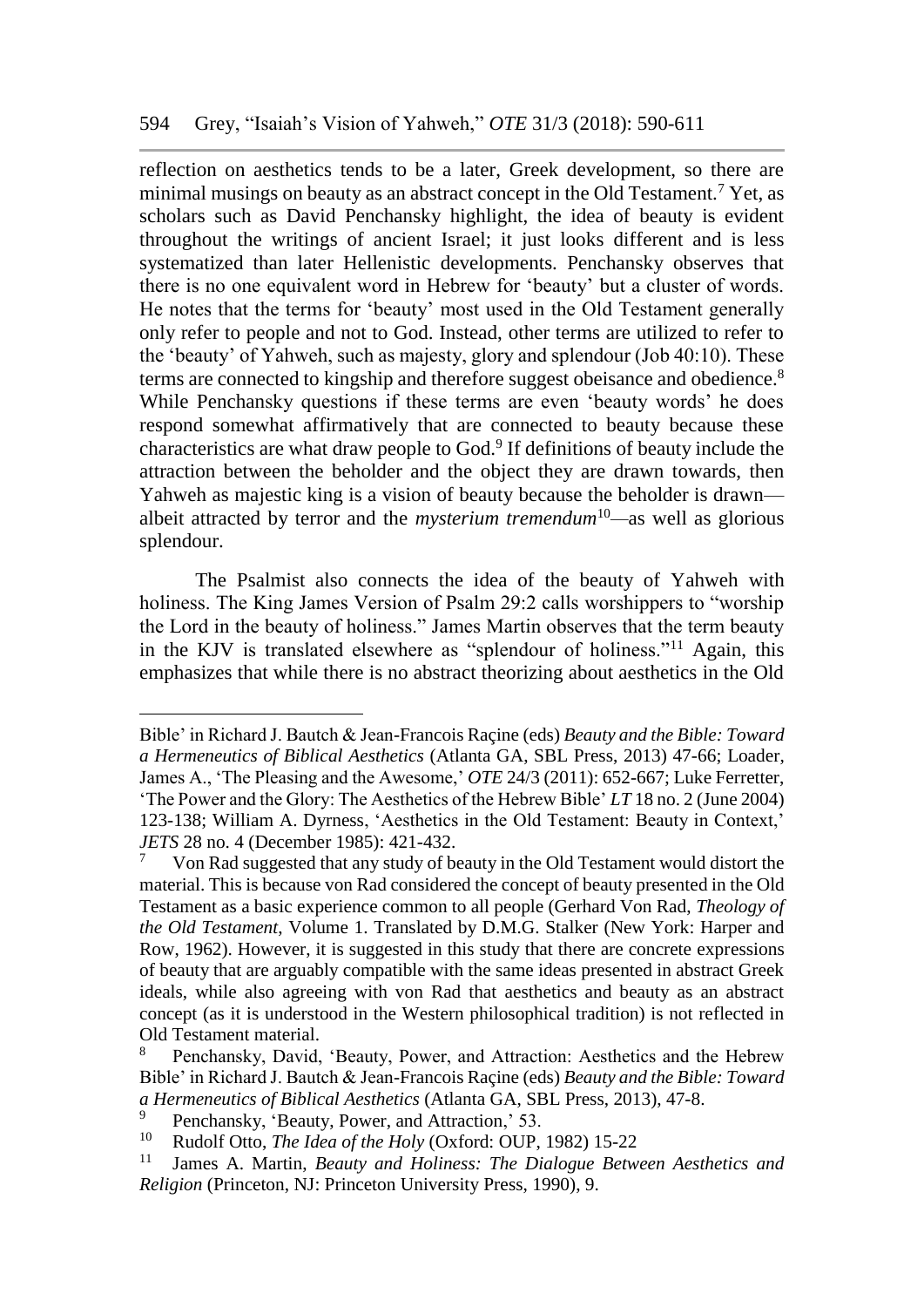Testament, beauty is something that is experienced and identified with concrete settings. Hubbard argues that the Biblical view and the Greek view stand in contrast as the latter presents an external, formal ideal while the former considers something beautiful if "it displays the integrity that characterizes creation and that in turn reflects God's own righteousness."<sup>12</sup> Yet, these notions are not as incompatible as Hubbard seems to suggest. Similarly, it will be argued below that the ideas promoted by Scarry are not incompatible with the Old Testament despite Scarry's reliance on Greek and Western philosophical traditions. While ancient Israel may not have philosophized on aesthetics, they did have an awareness of beauty in their particular and concrete experiences, such as in their experiences of God, in their creation of beautiful objects, appreciation of beauty in people (such as Rachel in Gen 29:17),  $^{13}$  as well as in their expressive poetry. In those experiences and expressions of beauty they also valued symmetry, proportion and balance. This is seen in realities such as the poetic yet structured order of creation reflected in Genesis 1; the symmetry, balance and harmony of the Temple building (described in 2 Kings 6)—the Temple, also referred to as a "holy and beautiful house" (Isa  $64:11$ )<sup>14</sup>; the poetic delight of the Psalmist in Yahweh's creation (Ps 19) with its use of parallelism and symmetry; and the admiration for the order of creation that is imitated in the poetry of Job.<sup>15</sup> It is also evident in the experience of Isaiah as he beholds the glory of Yahweh.<sup>16</sup>

## **C. ISAIAH'S AUTOBIOGRAPHIC BEHOLDING OF YAHWEH'S BEAUTY**

The vision of Isaiah, as described in his autobiographical account (Isa 6:1-13), is an experience of beauty. The prophet's encounter with Yahweh, particularly described in 6:1-3, is one of balance, wholeness and symmetry. Yahweh's robe 'fills' the temple, just as Yahweh's glory 'fills' the earth; constituting a sense of wholeness and fullness. The gigantic proportions of Yahweh (that are representative of this powerful and transcendent deity) are also expressed in this description; it is only Yahweh's robe that can be contained in the temple. The

<sup>&</sup>lt;sup>12</sup> Robert L. Hubbard, 'The Eyes Have It: Theological Reflections on Human Beauty,' *ExAud* 13 (1997) 430.

<sup>&</sup>lt;sup>13</sup> Hubbard, 'The Eyes Have It,' 57-72.

<sup>&</sup>lt;sup>14</sup> Ferretter, 'The Power and the Glory,' 126.<br><sup>15</sup> Mortin *Bosisty and Holiness*, 10

<sup>&</sup>lt;sup>15</sup> Martin, *Beauty and Holiness*, 10.<br><sup>16</sup> Iames A. Loader writes "The div

<sup>16</sup> James A. Loader writes, "The divine speech in Job 38ff. shows a deep admiration for the natural order, the profundity of which can only be wondered at in awe. Since only God understands his handiwork, humans can only marvel at it. The structure of the carefully constructed poem mirrors the deeply thought out order of God's creation. The profound harmony manifests the character of the beautiful as that which impresses absolutely – just as every individual work of art produced by God's creative activity" (James A. Loader, 'What do the heavens declare? On the Old Testament motif of God's beauty in creation' *HTS Teologiese Studies/Theological Studies* 67/3 (2011), Art. #1098, http://dx.doi.org/10.4102/hts.v67i3.1098, 7)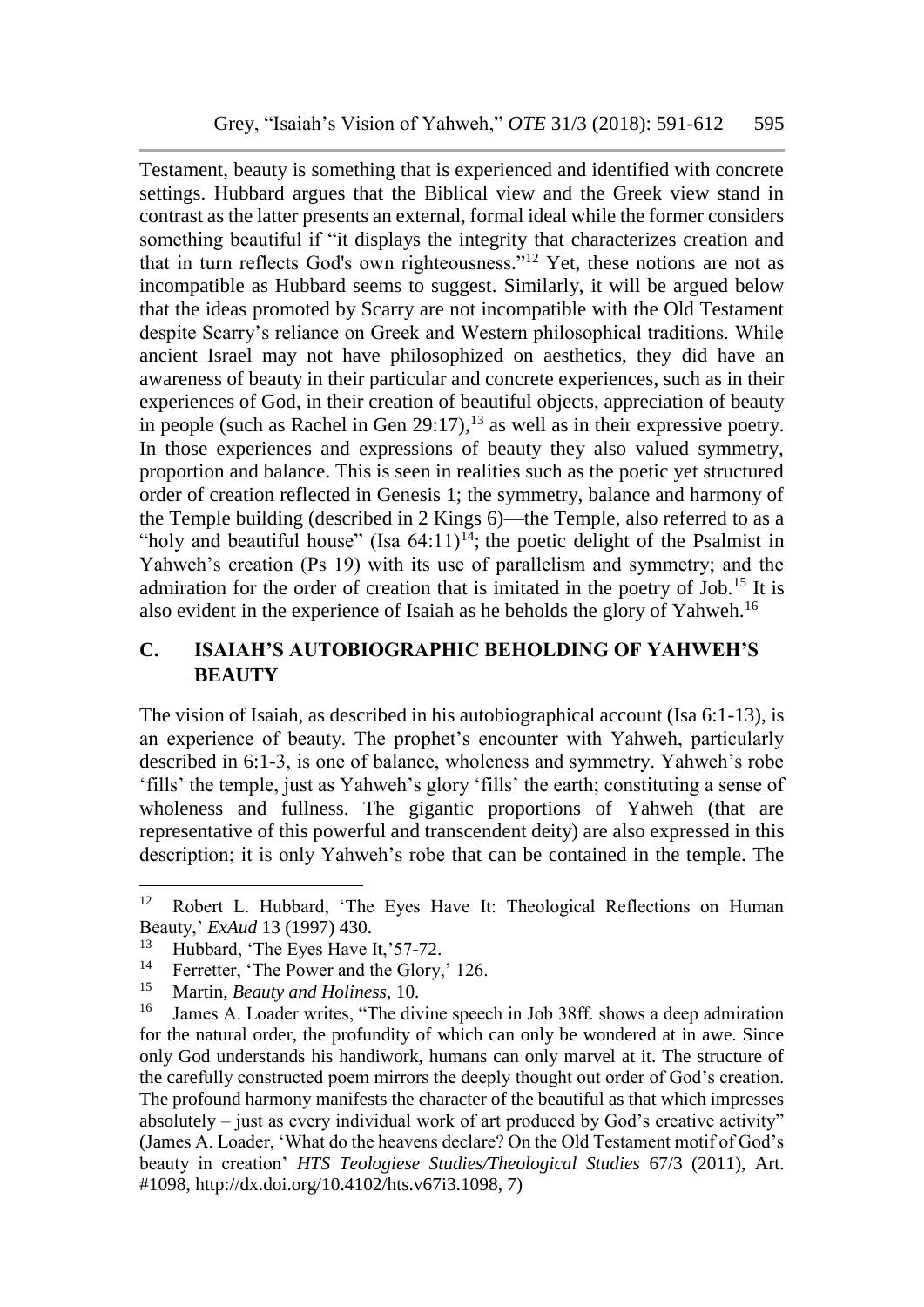proportion and balance of the attendants are conveyed in the seraphim standing at attention above the enthroned, heavenly king. Each of these seraphim has six wings. Their paired wings provide symmetry and balance as they are a replication of similar parts. With two wings they cover their face (top), with two wings they cover their feet (bottom), $17$  and with two wings they fly. They are balanced in their twin calling of one to another; they mirror and echo the same message of Yahweh's holiness and glory. This balance, wholeness and symmetry is not abstract or theorised; it is encountered. This vision of Isaiah expresses a balance, wholeness and symmetry associated with Yahweh, who is considered glorious and beautiful. However, as the response of Isaiah indicates, the beauty of Yahweh is also dangerous.

Isaiah is both impressed and overwhelmed by this vision of the beautiful,<sup>18</sup> powerful and holy Yahweh. Loader writes, "beauty by definition overwhelms."<sup>19</sup> Prof Wessels highlights the role of the senses of the prophets (particularly seeing and hearing) in receiving Yahweh's word.<sup>20</sup> In this case, Isaiah not only sees and hears, but he feels, smells, and later tastes the experience of Yahweh in an overwhelming of the senses. His response to this theophanic encounter is one of terror. Rudolf Otto in *The Idea of the Holy*, describes this experience of Isaiah as "mysterium tremendum." He says it is the "hushed, trembling, and speech-less humility of the creature in the presence of whom or what? In the presence of that which is a Mystery inexpressible and above all creatures."<sup>21</sup> But it is also 'tremendum'—an extraordinary dread or majestic terror. It is a captivating, mystical awe that overpowers the subject and causes them to physically shudder. Those that are powerful are not only feared, but also considered beautiful.<sup>22</sup> As Ferretter writes, "The impression of power is an essential part of beauty in the Old Testament."<sup>23</sup> In this way, Yahweh is experienced by Isaiah as beautiful, holy, glorious and terrifying.

For scholars such as von Rad, the encounter of Yahweh in a theophany is a key to understanding the beauty of Yahweh. Von Rad writes:

 $17$  It is noted that some scholars understand the term 'feet' as a euphemism for genitals, yet the idea of balance and symmetry is still evident in the poetic use of feet as imagery.

<sup>18</sup> As Loader writes, "the essence of beauty is that which impresses." (Loader, 'The Pleasing and the Awesome,'  $664$ )<br><sup>19</sup> I order 'What do the heavens

<sup>&</sup>lt;sup>19</sup> Loader, 'What do the heavens declare?' 5.<br><sup>20</sup> Wilhelm I Wessels 'Prophetic sensing

<sup>20</sup> Wilhelm J. Wessels, 'Prophetic sensing of Yahweh's word', *HTS Teologiese Studies/ Theological Studies* 71/3 2015, Art. #2923, 9 pages. http://dx.doi.org/10.41 02/hts. v71i3.2923, 1.<br> $_{21}^{21}$  Otto The Idea of

<sup>&</sup>lt;sup>21</sup> Otto, *The Idea of the Holy*, 13.<br><sup>22</sup> Ignos A Loader 'The Plassing

<sup>&</sup>lt;sup>22</sup> James A. Loader, 'The Pleasing and the Awesome,' 661-2.<br><sup>23</sup> Eartest 'The Power and the Glory' 128

Ferretter, 'The Power and the Glory,' 128.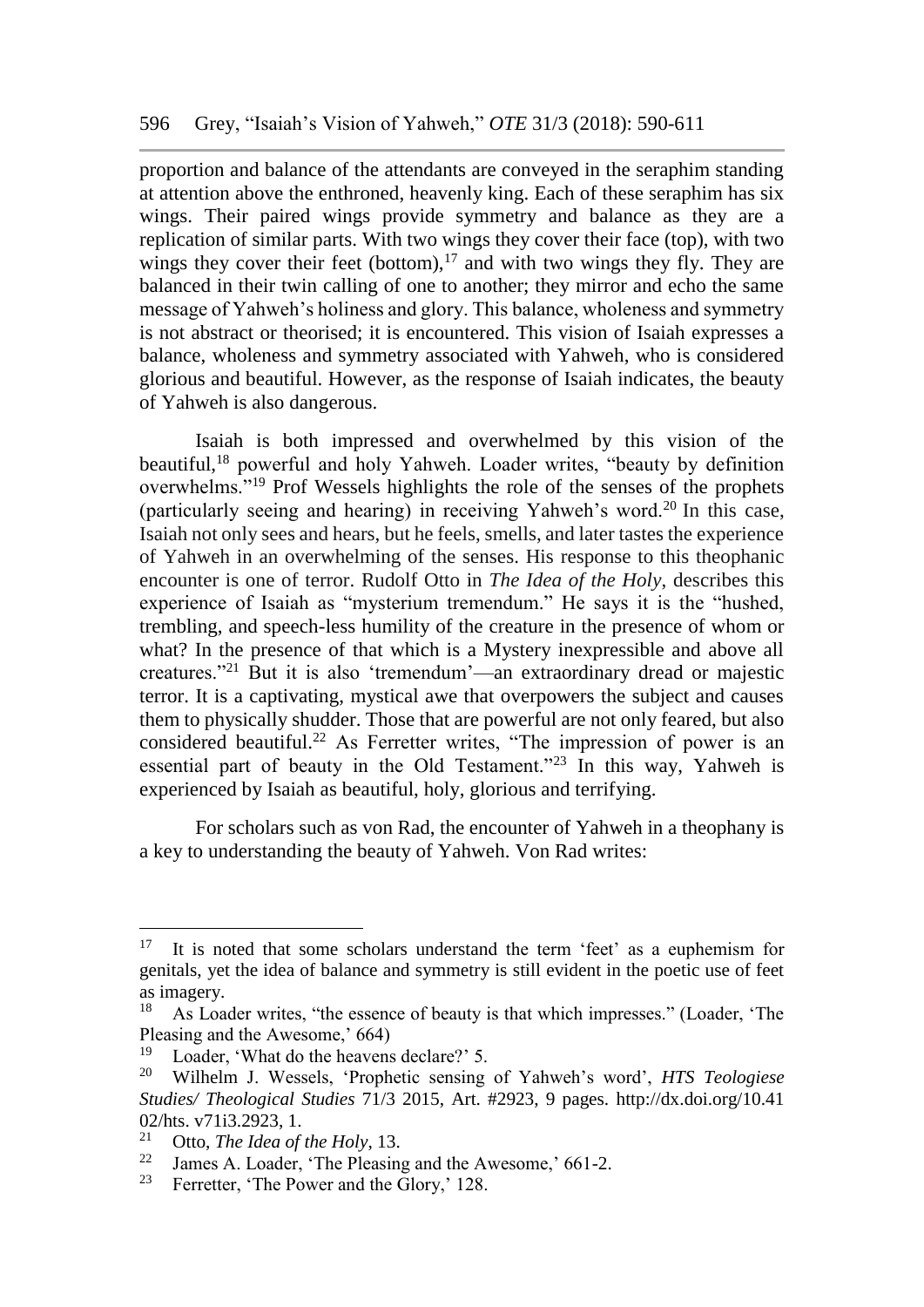The descriptions of theophanies are undoubtedly the most central subject of an OT aesthetic, for they reveal more clearly than all else how the special experience of God undergone by Israel became normative for the special features in the experience of beauty. $^{24}$ 

What is revealed in Isaiah's theophanic experience? How is Yahweh described? Yahweh is holy. Like the Psalmist, Isaiah's experience connects the idea of the beauty of Yahweh with holiness—and as will be discussed below, beauty and holiness also have ethical importance. Yet, what does it mean for Yahweh to be 'holy'? Usually definitions include either moral purity, or a sense of transcendence and separateness*,* or both. Yet contained within these ideas is a sense of balance, order, harmony and wholeness. Yahweh is holy and exalted, yet Yahweh's glory fills the whole earth (Isa 6:3). It is not just the temple that is filled with Yahweh's glory, but all of creation. It reveals Yahweh's intention to establish justice and righteousness on the earth. The holiness and beauty of Yahweh are intended to be realised. The holiness of Yahweh redeems and transforms all it touches.<sup>25</sup> However for Isaiah and his community that are selfproclaimed as having "unclean lips" (Isa 6:5), this holiness appears lifedestructive.

Isaiah initially responds to the vision of Yahweh's beauty and holiness with fear. He stammers: "Woe is me! For I am destroyed" (Isa 6:5). Isaiah's encounter with the living God produces an unselfing, or what Otto calls "creature-consciousness."<sup>26</sup> The vision of Yahweh is overwhelming intense; it causes the beholder to respond in a self-deprecating, annihilation of the self.<sup>27</sup> Of course in the Hebrew tradition, no one can see God and live.<sup>28</sup> So Isaiah's encounter with the beauty and terror of Yahweh results in a sense of decentring.<sup>29</sup> A new orientation is established in which Yahweh is the centre of the universe, not the beholder. However, through the unusual provision of a burning

<sup>24</sup> von Rad, *Theology of the Old Testament*, 366-367. A more recent development of this idea is presented convincingly by James A. Loader in which he argues for the "paradoxical presence of the motif of not-seeing in Old Testament theophanies where God himself appears" (James A. Loader, 'What do the heavens declare? On the Old Testament motif of God's beauty in creation', *HTS Teologiese Studies/ Theological Studies* 67/3 ( 2011), Art. #1098, 8 pages. http://dx.doi.org/10.4102/hts. v67i3.1098, 1).

<sup>&</sup>lt;sup>25</sup> Dyrness, 'Aesthetics in the Old Testament, '427.<br><sup>26</sup> Otto *The Idea of the Holy*, 10

 $\frac{26}{27}$  Otto, *The Idea of the Holy*, 10. <sup>27</sup> Otto, *The Idea of the Holy*, pp.15-22.<br><sup>28</sup> Roberts notes that this response of she

<sup>28</sup> Roberts notes that this response of sheer terror is also connected to the Exodus text (Ex 33:20) that no one can see God and live. *Isaiah 1-39*, p.99.

For further reflection on the de-centring of Isaiah, see Jacqueline Grey 'Beauty and Holiness in the Calling of Isaiah' in Martin, L.R., (ed) *A Future for Holiness: Pentecostal Explorations* (Cleveland, TN: CPT Press, 2013) 47-58.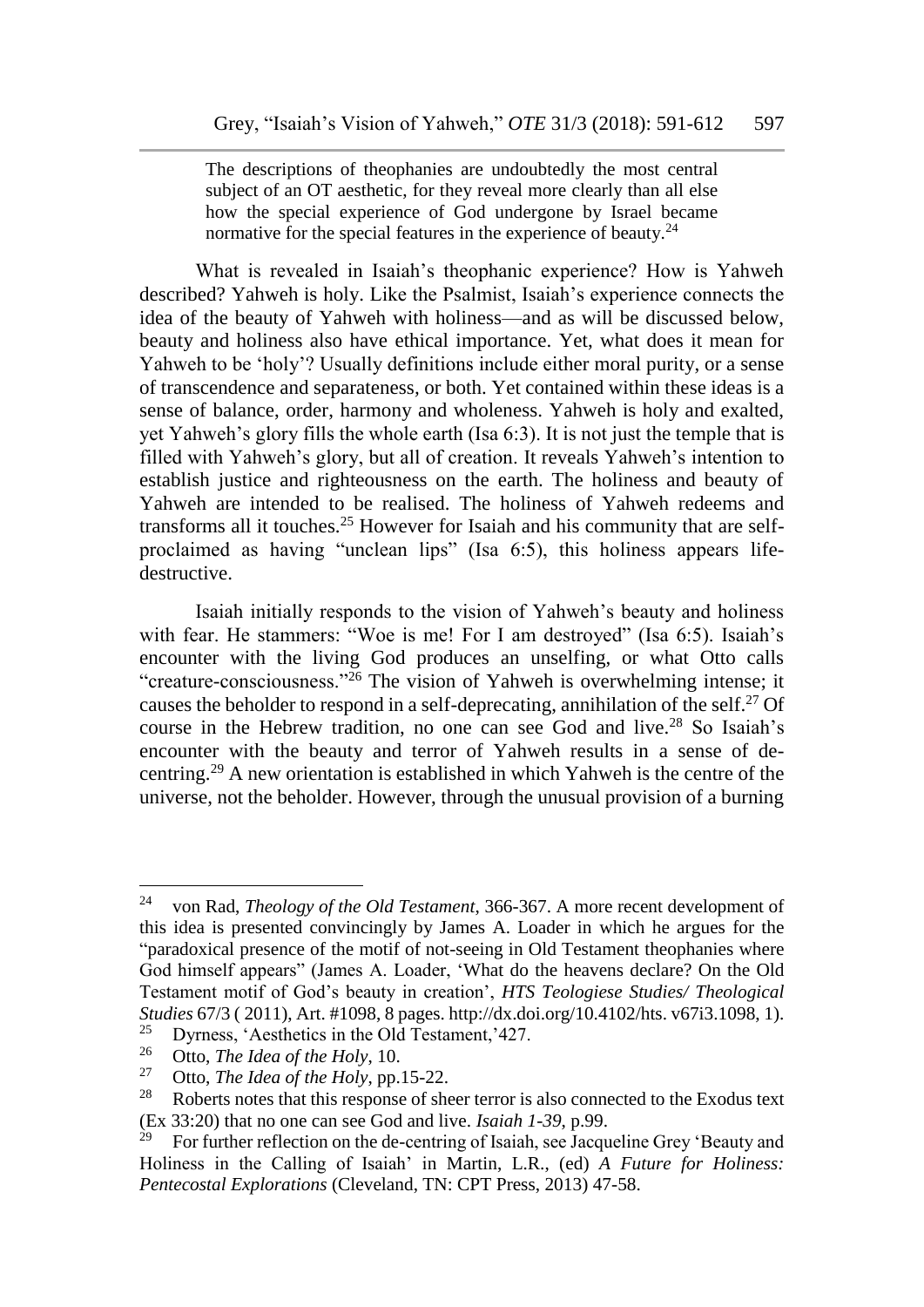coal, Isaiah experientially discovered that Yahweh's holiness is not lifedestructive but life-enhancing.<sup>30</sup>

With a new orientation, Isaiah then responds to this experience of Yahweh's beauty and holiness with replication. Overhearing the powerful, holy deity ask who will "go for us?" Isaiah volunteers to represent and replicate the message of Yahweh through his own person: "Here am I. Send me!" (Isa 6:8). As Prof Wessels observes, the experience of the prophet in the council of Yahweh legitimises their authority as a messenger.<sup>31</sup> So with lips burnt and redeemed by fire, Isaiah will embody the message. Isaiah's experience of the beauty and holiness of Yahweh prompts him to be set apart for prophetic service. His ministry will be replicating Yahweh through his very life and message as he calls for justice and righteousness in his community. Isaiah has been overwhelmed and changed by his encounter with Yahweh, but the people remain blind and deaf. So Isaiah's life will mirror—as a replication of similar parts—his message. He will be rejected, just as the community has rejected Yahweh (Isa 6:9-10). Yet, even after Isaiah's third child-sign is offered to and rejected by the Judean king, the prophet still proclaims: "Here am I, and the children the LORD has given me. We are signs and symbols in Israel from the LORD Almighty, who dwells on Mount Zion" (8:18 NIV). Isaiah and his children are models of mimetic replication.<sup>32</sup> As evidenced by his conception and name, Isaiah's third child is particularly birthed as a replication of the message (Isa 8:1-4). The prophet and his children reflect the wholeness and symmetry of Yahweh through their message and life as they call for holiness and justice among their community of a "people of unclean lips" (Isa 6:5 NIV). Like Isaiah, Yahweh's holiness is what the Judean community are called to replicate. However, instead, Judah's leaders are "rebellious children" (Isa 1:4). So Isaiah's message is focused on calling these disloyal children to a new orientation of embodying the holiness and justice of Yahweh that he and his children replicate. When will this happen? When the experience of Isaiah—as modelled and testified by him—becomes the experience of the people.<sup>33</sup>

### **D. THE "HOLY ONE OF ISRAEL"**

The theme of Yahweh's holiness experienced by the prophet is reflected throughout the message of the book. The entirety of Isaiah's message is an

<sup>30</sup> John N. Oswalt, *The Holy One of Israel: Studies in the Book of Isaiah* (Eugene OR, Cascade Books, 2014) 44.

<sup>31</sup> Wessels, 'Prophetic sensing of Yahweh's word,' 1.

<sup>32</sup> For further discussion on the embodiment of Isaiah's message in the child-signs, see Jacqueline Grey 'SPS Presidential Address: Embodiment and the Prophetic Message in Isaiah's Memoir,' *Pneuma* 39 (2017), 431–456.

<sup>&</sup>lt;sup>33</sup> Oswalt, The Holy One of Israel, 141.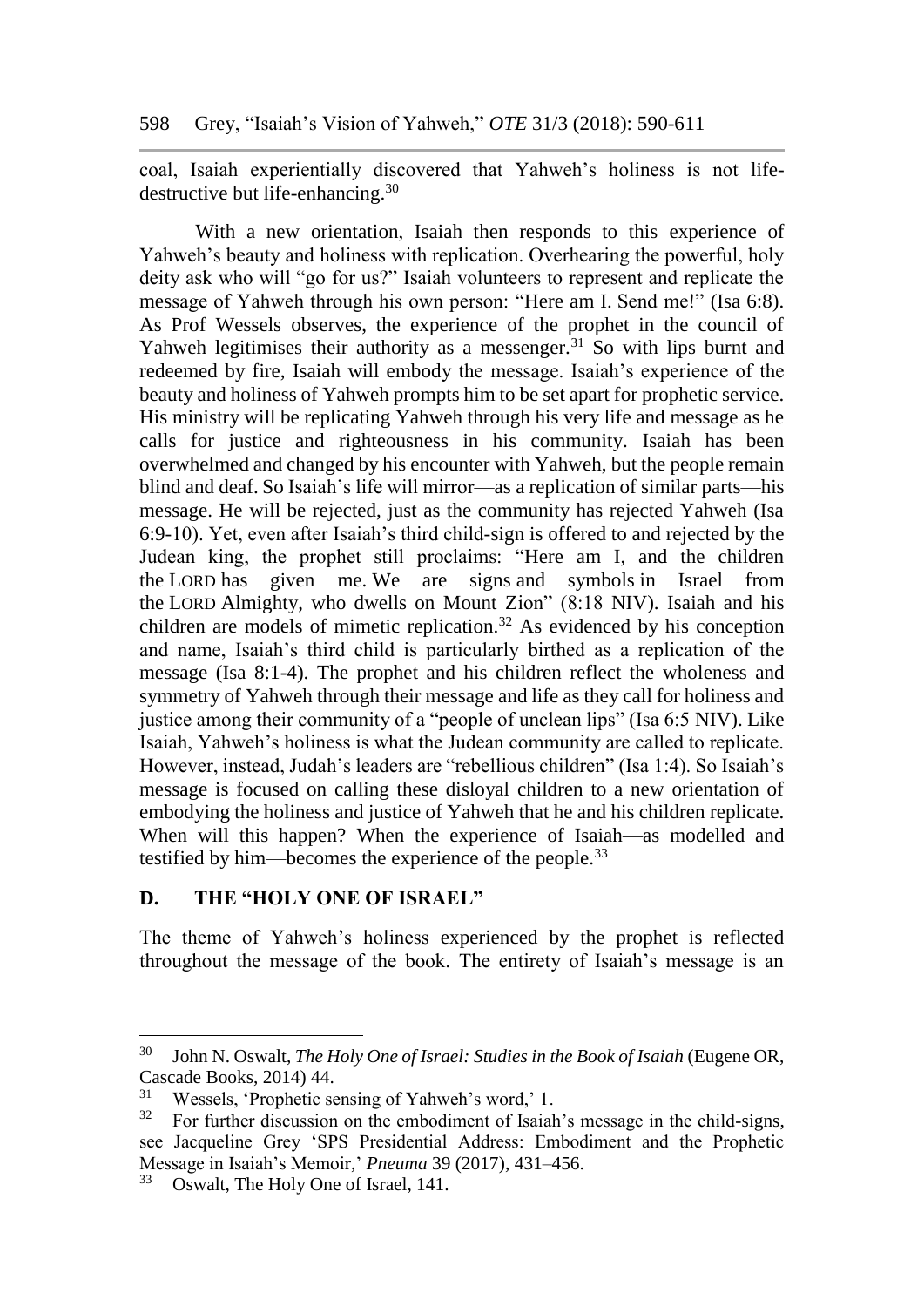outworking of this vision and its implications.<sup>34</sup> It is also outworked specifically in the use of the catch-phrase title the "Holy One of Israel"<sup>35</sup> adopted by Isaiah to refer to Yahweh. We see this used 12 times in chapters 1-39 and at least 25 times in the book as a whole.<sup>36</sup> It is a phrase to some extent unique to Isaiah. As Oswalt observes, "Since the phrase is rare outside of Isaiah, yet relatively common and widespread within the book, it seems likely that this term provides a significant key to Isaiah's view of God."<sup>37</sup> This phrase emphasises that Yahweh is not only holy, but also belongs to Israel. God is exalted and separate, but also self-committed to the community of Isaiah (past, present and future). John Goldingay notes "To add "of Israel" is to say something that risks undoing the expression "Holy One"; the title as a whole threatens to deconstruct. It puts the Holy One into a relationship with a non-holy entity, a relationship from which Yahweh apparently now has no exit. It radically compromises the notion of holiness. The separate one becomes the attached one."<sup>38</sup> As Yahweh is committed to his people and wants to manifest his holiness among them, so Isaiah is committed to and embodies the message of Yahweh among his community despite their rejection. Central to that message is the requirement of holiness to be expressed through ethical lifestyles and justice for the whole community.

<sup>34</sup> John Goldingay, Isaiah (Grand Rapids, MI: Baker Publishing, 2001) 8. J. J. M. Roberts adds that "if there is any one concept central to the whole book of Isaiah, it is the vision of Yahweh as the Holy One of Israel." (see J. J. M. Roberts 'Isaiah in Old Testament Theology,' in James Luther Mays & Paul J. Achtemeier (eds) Interpreting the Prophets (Philadelphia MD: Fortress press, 1987) 63).<br> $^{35}$  It is used elsewhere in the OT only six time outside of

It is used elsewhere in the OT only six time outside of Isaiah. Why does Isaiah use this phrase for Yahweh 'the Holy One of Israel' so prominently? Oswalt suggests: "Perhaps it was that tremendous vision of God in chapter six, whose central emphasis is the holiness of God. One can well understand how the impact of that experience could alter the prophet's expressions about God for all his days." (see Oswalt, The Holy One of Israel, 42).

<sup>36</sup> Writing of this catch-phrase 'Holy One of Israel' Roberts notes: "It is one of Isaiah's favorite epithets for God, and if Isaiah did not coin the epithet, it nonetheless reflects the impression his inaugural vision of Yahweh's holiness (Isa 6:1–5) had on the prophet's understanding of God." (J.M.M. Roberts, First Isaiah: A Commentary (Minneapolis, MN: Fortress Press, 2015) 21). Also to note, Isaiah uses the adjective 'holy' (qados) to describe God more frequently than all the other Old Testament writers combined (see J. A. Motyer, The Prophecy of Isaiah, (Downers Grove: InterVarsity Press, 1993) 17-18).

 $37$  Oswalt, The Holy One of Israel, 41-42. This is also reinforced by John Goldingay who writes: "Holy One of Israel: this is the book's distinctive title for God. It was a title that Isaiah especially took up, presumably as a result of the experience that will be described in chapter 6." (John Goldingay, Isaiah (Grand Rapids, MI: Baker Publishing,  $2001)$  34).<br> $38$  Goldi

<sup>38</sup> Goldingay, Isaiah, 15.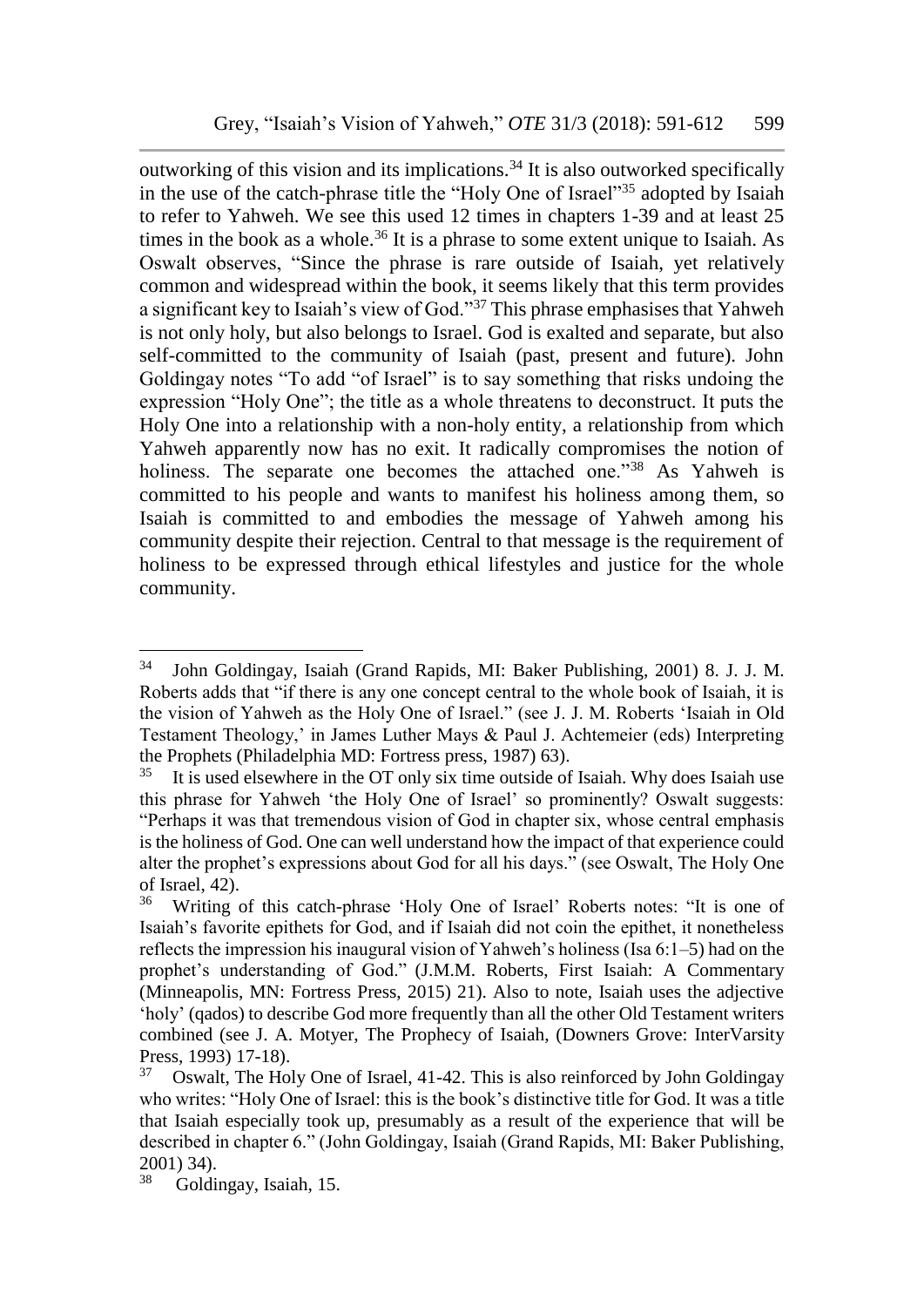600 Grey, "Isaiah's Vision of Yahweh," *OTE* 31/3 (2018): 590-611

To explore the connection between the holiness of Yahweh and the call for Isaiah's community to replicate that holiness in the cultivation of their ethical life, the usage of the term "Holy One of Israel" throughout Isaiah 1-39 will be examined. As noted above, this key phrase is used 12 times in chapters 1-39, generally understood as addressing Judah in the eighth century B.C.E. during the period of the international domination of Assyria in the ANE. Isaiah addresses both the internal social situation and external politics of the Judean community, particularly isolating the leaders for judgement. The leadership is condemned by the prophet for unethical practices, social injustice and lack of trust in Yahweh. They are not mirroring the beauty and holiness of Yahweh; instead they are replicating the other idolatrous nations around them.

#### **1. Isaiah 1:4**

Ah, sinful nation, people laden with iniquity, offspring who do evil, children who deal corruptly, who have forsaken the LORD, who have despised the Holy One of Israel. who are utterly estranged! (NRSV)

The first use of this term "Holy One of Israel" in a canonical reading of the book is within the presentation of a lawsuit against Judah (Isa  $1:2-20$ ).<sup>39</sup> The prophetlawyer states their case: the children of Yahweh (referring to the covenant community) have rejected and spurned the "Holy One of Israel" (Isa 1:4). The charge uttered by the prophet is that the people do not know Yahweh (Isa 1:3). By using the experiential term *yada* ('know'), the prophet emphasizes that this is not just an intellectual knowledge of someone or something, but a deeply relational knowledge.<sup>40</sup> By comparison, an unintelligent animal has better sense and knowledge of their owner than what Israel does of their parent. The prophet adopts this familial imagery to describe them as children who "are given to corruption" (Isa 1:4). This points to the institutionalization of sin in the structure and activity of the community. That is, the children have learnt their corrupt behaviour from their human parents to the extent that it is now cyclically ingrained in their society and life. As Goldingay writes. "Although they belong to Yahweh's family, they are children given to corruption instead of children

<sup>39</sup> This is noted by J.J.M. Roberts who writes: "Moreover, the parallels with Deuteronomy 32; Mic 6:1–8; and Psalm 50 support the analysis of Isa 1:2–20 as a single speech. All of these texts involve a lawsuit between God and the people, and all of them call on heaven and earth, or other personified elements of the natural world, to listen to the case." (Roberts, First Isaiah, 18).<br> $^{40}$  As Goldingay potes "know

As Goldingay notes, "...knowing (v. 3) is a matter of recognition and acknowledgment, of will as well as mind; does not know thus has similar implications to rebelled" (Goldingay, *Isaiah*, 34).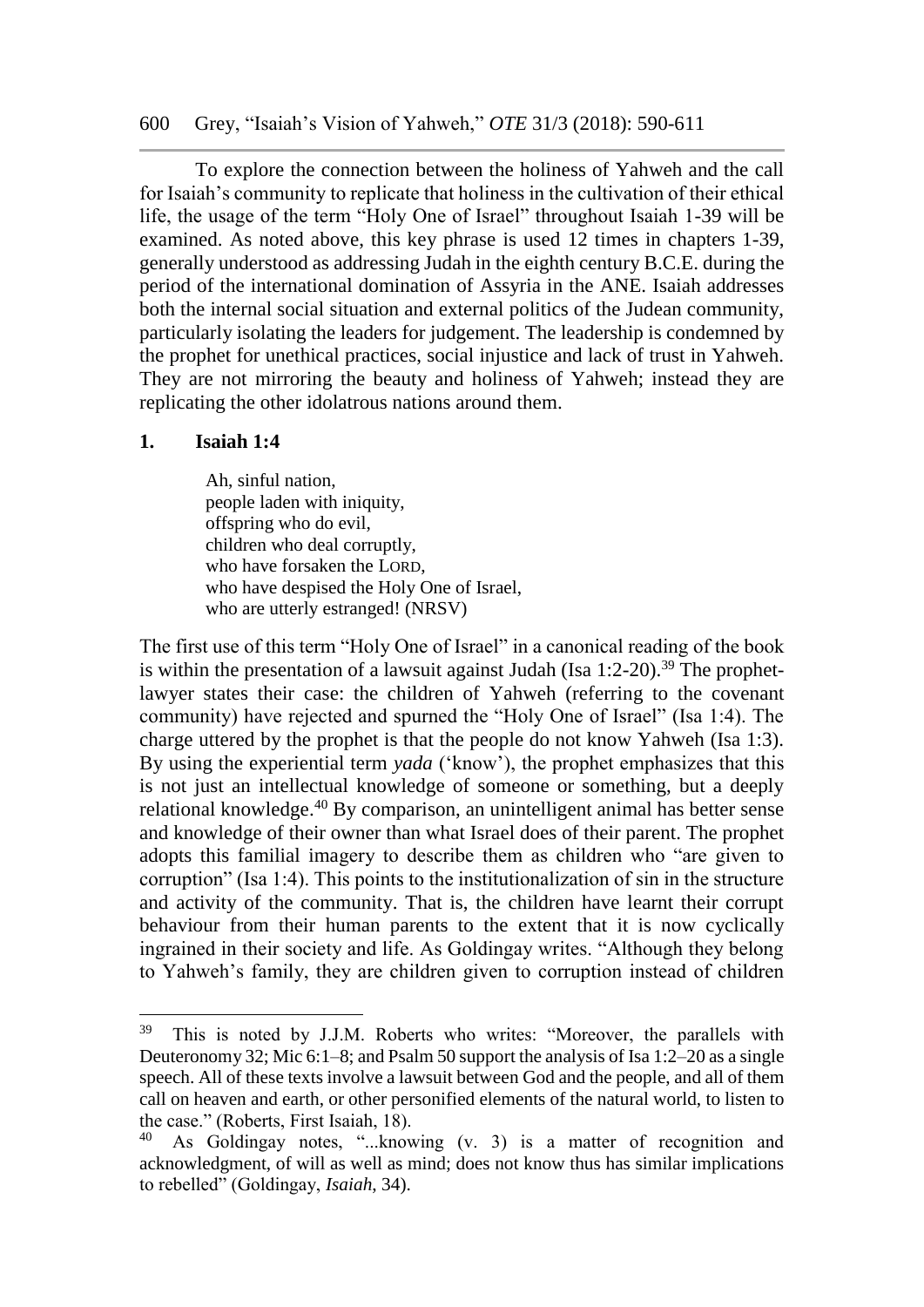with the family likeness."<sup>41</sup> These children have rebelled—refusing their calling of being a unique and holy people (who reflect the holiness of their parent) and instead have sought to become like the nations around them.

What is the 'family likeness' they should be demonstrating? True family resemblance—that is, ethical replication—should be evidenced in true worship, righteousness and justice. Instead, their rejection of Yahweh has left them sick and ailing (Isa 1:5-6). Empty worship is one example of this poison and sickness that permeates their community (Isa 1:12-13). Systemic injustice is another example of their corporate ailment; their hands are lifted in prayer but are covered in blood (Isa 1:15). Their empty worship and rejection of God are expressed in injustice and fraudulent activities. As Prof Wessels writes, "Prophets are synonymous with the promotion of social justice, and the plight of the poor and needy (which included widows and orphans) did not escape the attention of the biblical prophets. Their messages were at times harsh and to the point, making people aware of Yahweh's appeal for loyalty, obedience and justice."<sup>42</sup> As part of Yahweh's appeal for these rebellious children to return back, he offers them a total transformation that is realized only through true repentance.<sup>43</sup> This redemption requires them to turn from their current unethical practices; they are not reflecting the 'family values' by their current behaviour. Instead they are to "seek justice, aid the oppressed, support the rights of the orphans. Plead the widow's cause" (Isa 1:17).<sup>44</sup> While based on Torah living, Childs notes that these expectations "…are not universal ethical teachings, but a highly existential application of the divine will that had long since been revealed to Israel, and now delivered with a fresh poignancy to a corrupt, complacent, and self-righteous population."<sup>45</sup>

To return to their calling of ethical replication, cleansing is needed. Just as Isaiah experienced cleansing through the burning coal scorching his lips (Isa 6:7), so his community needs cleansing. The solution is provided in concrete actions: they are to be cleansed and subsequently change their behaviour to mirror their new orientation (Isa 1:16-17). They are to heal the wounds of social injustice. Yet, a giant chasm exists between their current orientation away from Yahweh and the need to be re-orientated towards him. As J.J.M. Roberts writes "if Isaiah's horrible epithets for Israel underscore their alienation from God, the

<sup>41</sup> Goldingay, *Isaiah*, 35.

<sup>42</sup> Wilhelm J. Wessels, 'Prophet, Poetry and Ethics: A Study of Jeremiah 5:26–29,' *OTE* 21/3 (2008), 729.

<sup>43</sup> Brevard S. Childs, *Isaiah: A Commentary* (Louisville, KY: Westminster John Knox Press, 2001) 17.

<sup>44</sup> Childs, *Isaiah*, 20.

<sup>45</sup> Childs, *Isaiah*, 20.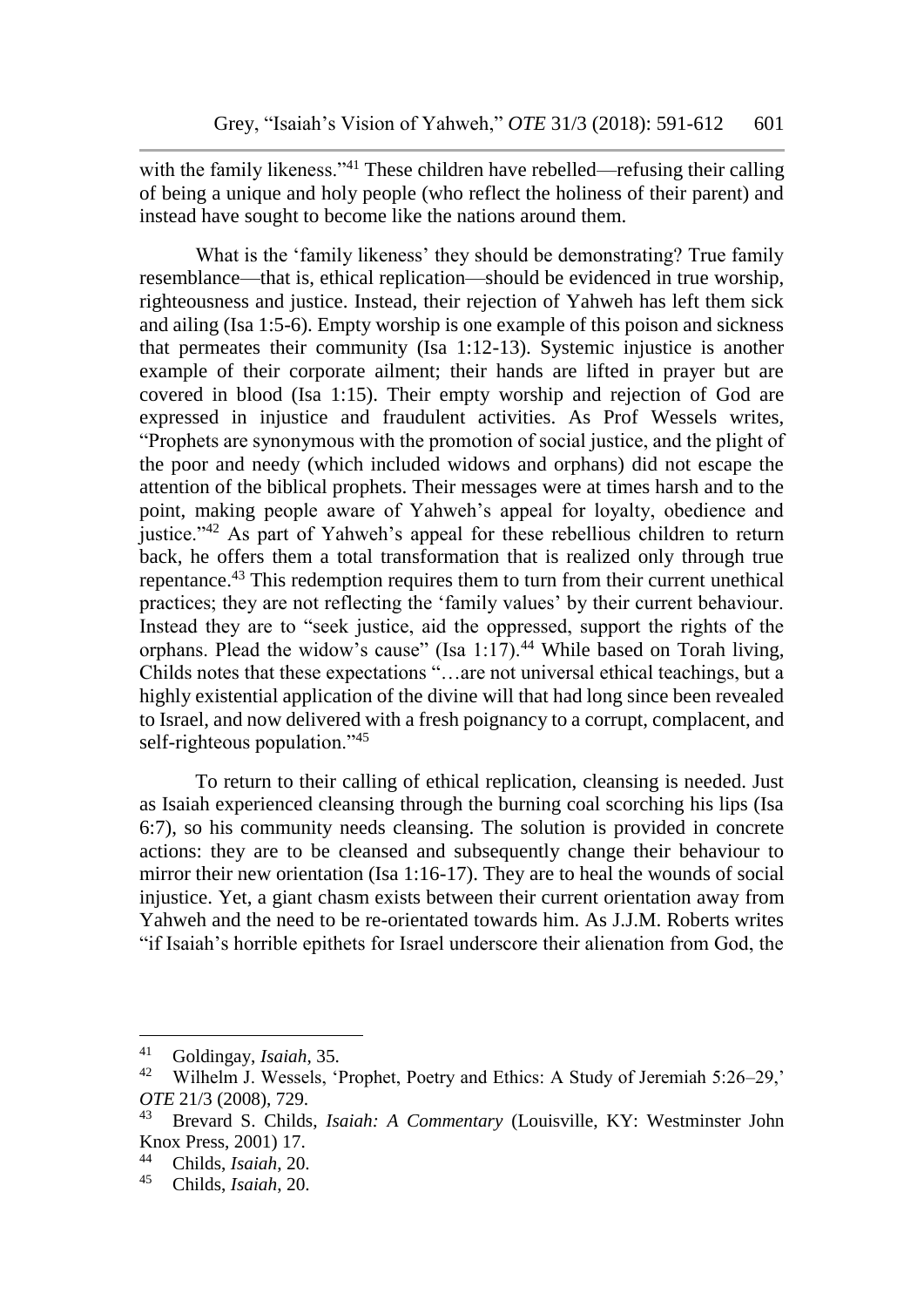prophet's epithet for God, "the Holy One of Israel," expands that gulf while pointing to the relationship that should exist between God and his people."<sup>46</sup>

#### **2. Isaiah 5:19, 24**

…who say, "Let him make haste, let him speed his work that we may see it; let the plan of the Holy One of Israel hasten to fulfilment, that we may know it!"

**<sup>24</sup>** Therefore, as the tongue of fire devours the stubble, and as dry grass sinks down in the flame, so their root will become rotten, and their blossom go up like dust; for they have rejected the instruction of the LORD of hosts, and have despised the word of the Holy One of Israel. (NRSV)

The next text is a condemnation of the Judean leadership for failing to mirror the holiness of Yahweh in their society, particularly during the context of the Syro-Ephramite Crisis. The two uses of the key term "Holy One of Israel" in Isaiah 5 are part of the 'woe' judgements (Isa 5:8-30) on the leaders of Judah following the 'Song of the Vineyard' (Isa 5:1-7). Their sins, as summarised by Oswalt, include "greed (vv. 8-10), self-indulgence (vv. 11-17), cynicism (vv. 18-19), moral perversion (v. 20, 21), and social injustice (vv. 22-24)."<sup>47</sup> The usage of the key term emphasises the judgement against the arrogance and self-sufficiency of the leaders who make political alliances like the other nations regardless of the sufficiency of Yahweh. The term "Holy One of Israel" is placed on the lips of the scoffers who "were expressing themselves by sardonic use of Isaiah's own language<sup>"48</sup> to urge Yahweh to hasten his plans and agenda.<sup>49</sup> The leaders have rejected both Yahweh and his embodied spokesperson, Isaiah. Their dismissal of Yahweh is echoed in their disdain for the prophet. They taunt and mock both him and his message. Child observes that "They have no awe, but dare God "to do his thing." Whatever God does is judged by them to be irrelevant in their world."<sup>50</sup> Their vision of Yahweh is inadequate—these scoffers imagine Yahweh as feeble and impotent. Instead by quoting back to them this catch-phrase, Isaiah underpins his own vision of the holiness of Yahweh. When will they have a proper vision of Yahweh? As noted above, it can only be when the experience of Isaiah becomes the experience of the people.

<sup>46</sup> Roberts, *First Isaiah*, 21.

<sup>47</sup> John N. Oswalt, *Isaiah*, NIVAC, (Grand Rapids, MI: Zondervan, 2003) 113.

Joseph Blenkinsopp, *Isaiah 1-39* (New Haven; London: Yale University Press, 2008) 214.

<sup>49</sup> Roberts, *First Isaiah*, 82.

<sup>50</sup> Childs, *Isaiah*, 47.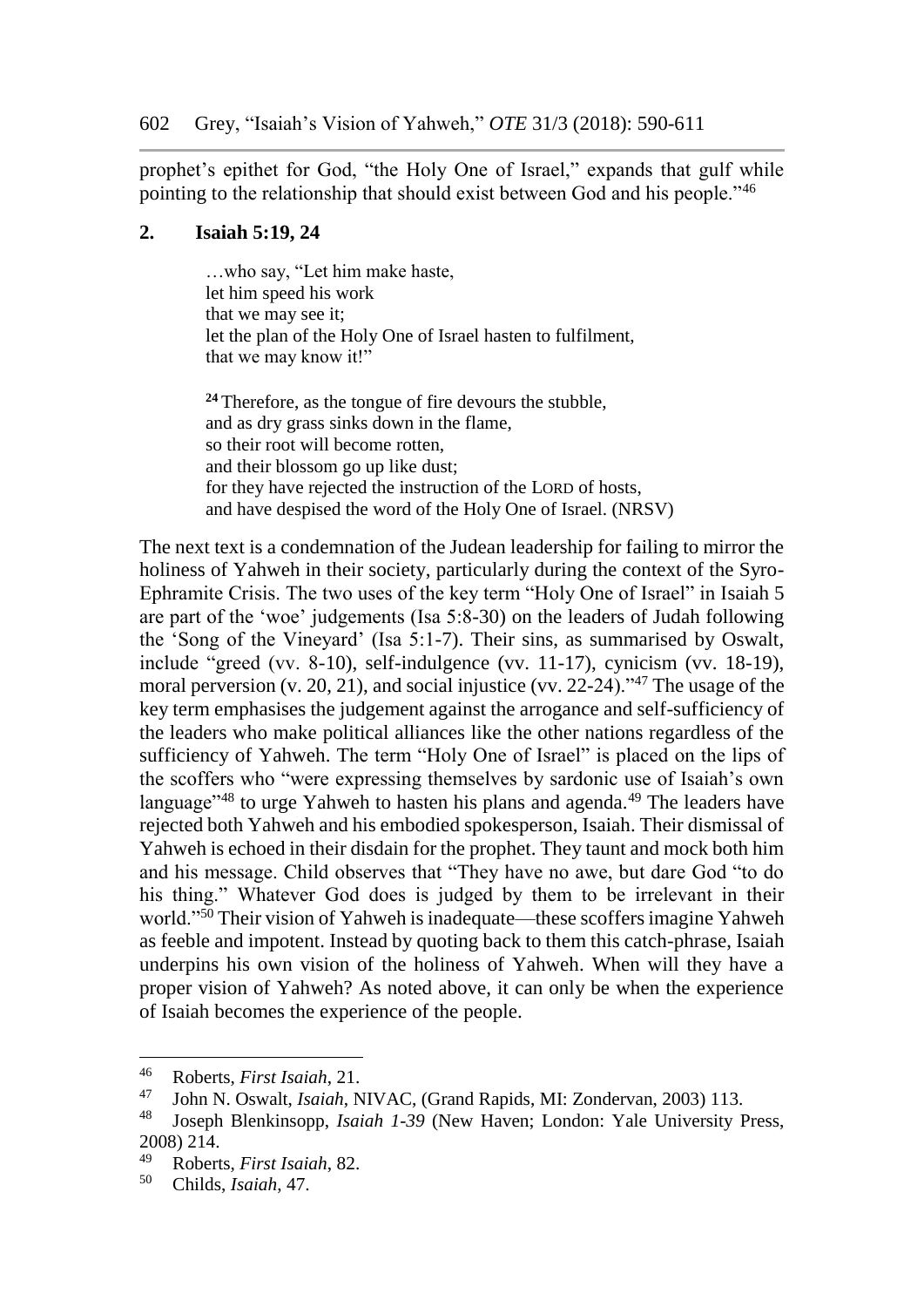The prophet continues in Isaiah 5:24 to describe the judgement that will come upon the people because they have rejected the "Holy One of Israel." How have they rejected him? From verse 22, they are self-absorbed hedonists who are corrupt and unjust (verse 23: "who acquit the guilty for a bribe, but deny justice to the innocent"). So, there is a direct connection between the people rejecting the holiness of God and their subsequent unethical behaviour and attitudes in their everyday life. They are only interested in their own personal gratification rather than justice.<sup>51</sup> They refuse their true family resemblance (or ethical replication) and thereby refuse to respect their covenant brothers and sisters in need.

### **3. Isaiah 10:20**

On that day the remnant of Israel and the survivors of the house of Jacob will no more lean on the one who struck them, but will lean on the LORD, the Holy One of Israel, in truth. (NRSV)

The pericope of Isaiah 10:20-23 presents an eschatological vision of the future.<sup>52</sup> It envisions Isaiah's community turning towards rest and reliance on Yahweh, as modelled by the prophet and his child-sign Shear-Jashub ("a remnant will return").<sup>53</sup> It presents a message of hope and restoration following Yahweh's judgement performed by Assyria. It provides hope for the faithful remnant that demonstrate trust in Yahweh. There are two important connections to the term "Holy One of Israel." First, it reinforces the message of justice. Yahweh does that which is right, therefore so should the people hearing Isaiah's message. Yahweh demonstrates his commitment to justice in this vision, albeit by imposing covenant judgement on Judah. By repeated rejection of Yahweh, Judah in turn will be rejected. Punishment and exile were not an empty threat, yet neither was it the last word. A remnant would return, according to Isaiah's vision. This remnant would be marked by faithfulness and trust in the "Holy One of Israel."

Second, this vision of the faithful remnant relying on the "'Holy One of Israel" connects with the idea of ethical replication because truly trusting in Yahweh results in a just and righteous society. To not trust Yahweh requires investments in military armaments and relying on military alliances. Where would the funding come for such military expansion? As Isaiah 10:1-4 suggests, the wealth accumulation of the Judean leaders came from the unjust decisions and behaviour of leaders who were robbing from the fatherless and preying on widows. As Prof Wessels notes, "The prophets in particular condemned the social exploitation of those who had few or no rights and fell victim to a system

<sup>51</sup> Roberts, *First Isaiah*, 82.

<sup>52</sup> Childs, *Isaiah*, 93.

<sup>53</sup> Childs, *Isaiah*, 94-5.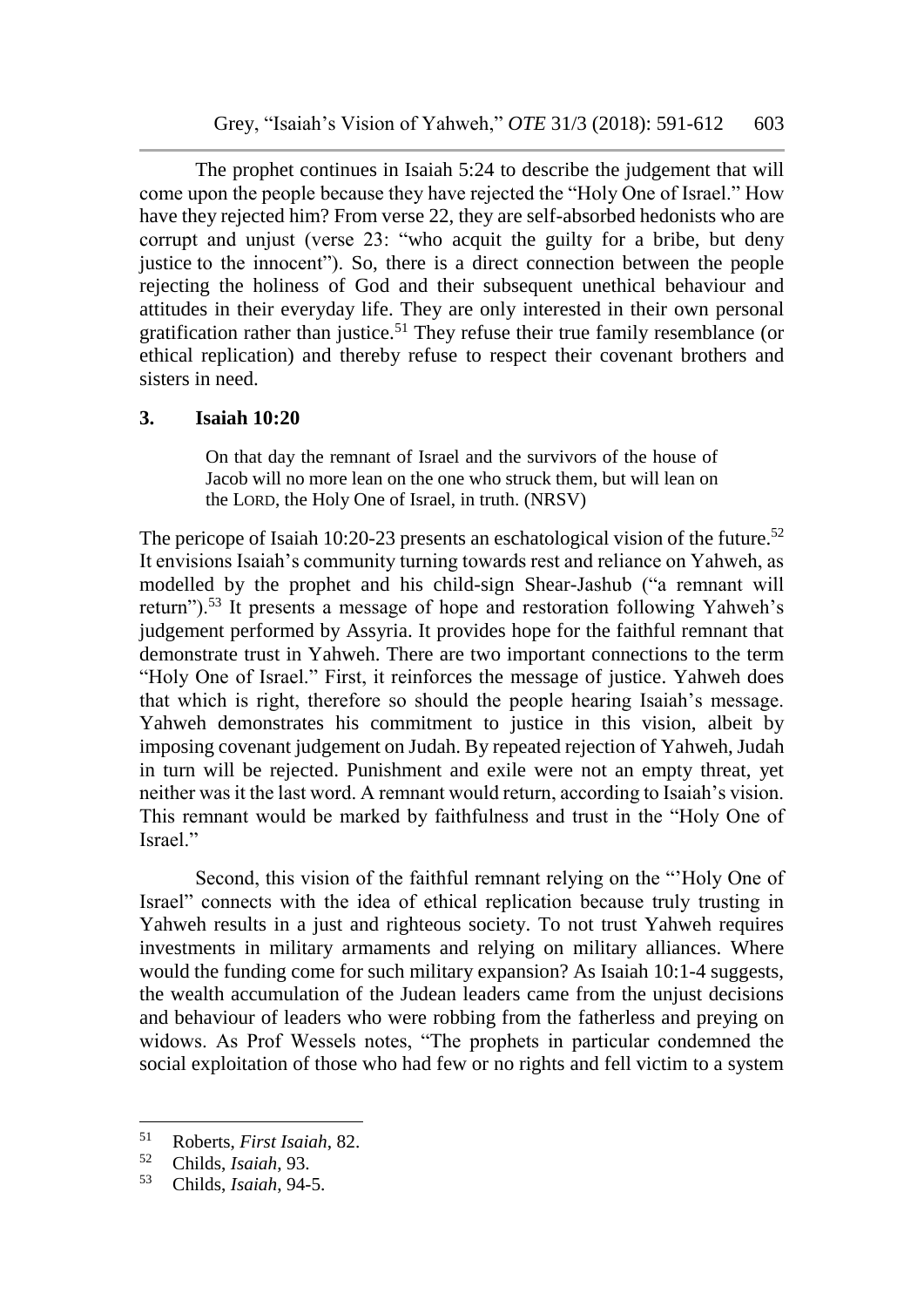that was supposed to be to their benefit."<sup>54</sup> Denying justice to the marginalised of the community did not mirror Yahweh's holiness, order and beauty. Instead, quiet trust means turning from their current authoritarian 'taking' at the expense of others.<sup>55</sup> True trust results in justice, which is an ethical replication of Yahweh's holiness.

### **4. Isaiah 12:6**

Shout aloud and sing for joy, O royal Zion, for great in your midst is the Holy One of Israel (NRSV)

The key term "Holy One of Israel" is next contained in the book of Isaiah in an eschatological hymn of praise. It points to the future experience of Isaiah's community being that which Isaiah has already experienced at his call (Isa 6): Yahweh made known to them in greatness and presence. The "Holy One of Israel" is among them—being encountered by them. In this vision, the presence of Yahweh among them is cause for joy and celebration. It is in stark contrast to the first use of this key term in Isa 1:4 in which they were portrayed as rebellious children. Now, they are like the seraphim of Is 6:3, calling one to another in the poetic parallels of proclamation and exaltation. Now, they are like the prophet in Isaiah 6:8 who volunteered to be sent as a spokesperson of Yahweh. The people voluntarily proclaim Yahweh's greatness to the nations. It is a fitting conclusion to the section of chapters 1-12. It opened with juvenile rebellion against the "Holy One of Israel" and closes with a vision "in that day" of voluntary proclamation of Yahweh's greatness.

### **5. Isaiah 17:7**

 $\overline{a}$ 

On that day people will regard their Maker, and their eyes will look to the Holy One of Israel; (NRSV)

The next section of Isaiah that utilises the key term "Holy One of Israel" is again an eschatological vision in which idolatry is rejected. There is an emphasis on looking and seeing; the people will "in that day" see as the prophet has already been seeing since his vision of the holiness of Yahweh (Isa 6). This text (Isa 17:1-11) provides hope emerging from judgement for the faithful. Rather than rely on idols or one's own resources (Isa 17:8), the people will "turn their eyes to" the "Holy One of Israel" (Isa 17:7). They will "look to" their Creator rather than the altars they created. Roberts notes the similarities to Isaiah 10:20 in which Israel no longer would rely on human alliances but on Yahweh. However here the criticism is directed towards different false objects of their reliance; it is

<sup>&</sup>lt;sup>54</sup> Wessels, 'Prophet, Poetry and Ethics,' 738.<br><sup>55</sup> This behaviour is connected to 1 Semu

This behaviour is connected to 1 Samuel 8 in the broader reading of the Deuteronomistic History, in which the people are warned that the king they demand will 'take' from them—like the other ANE despots.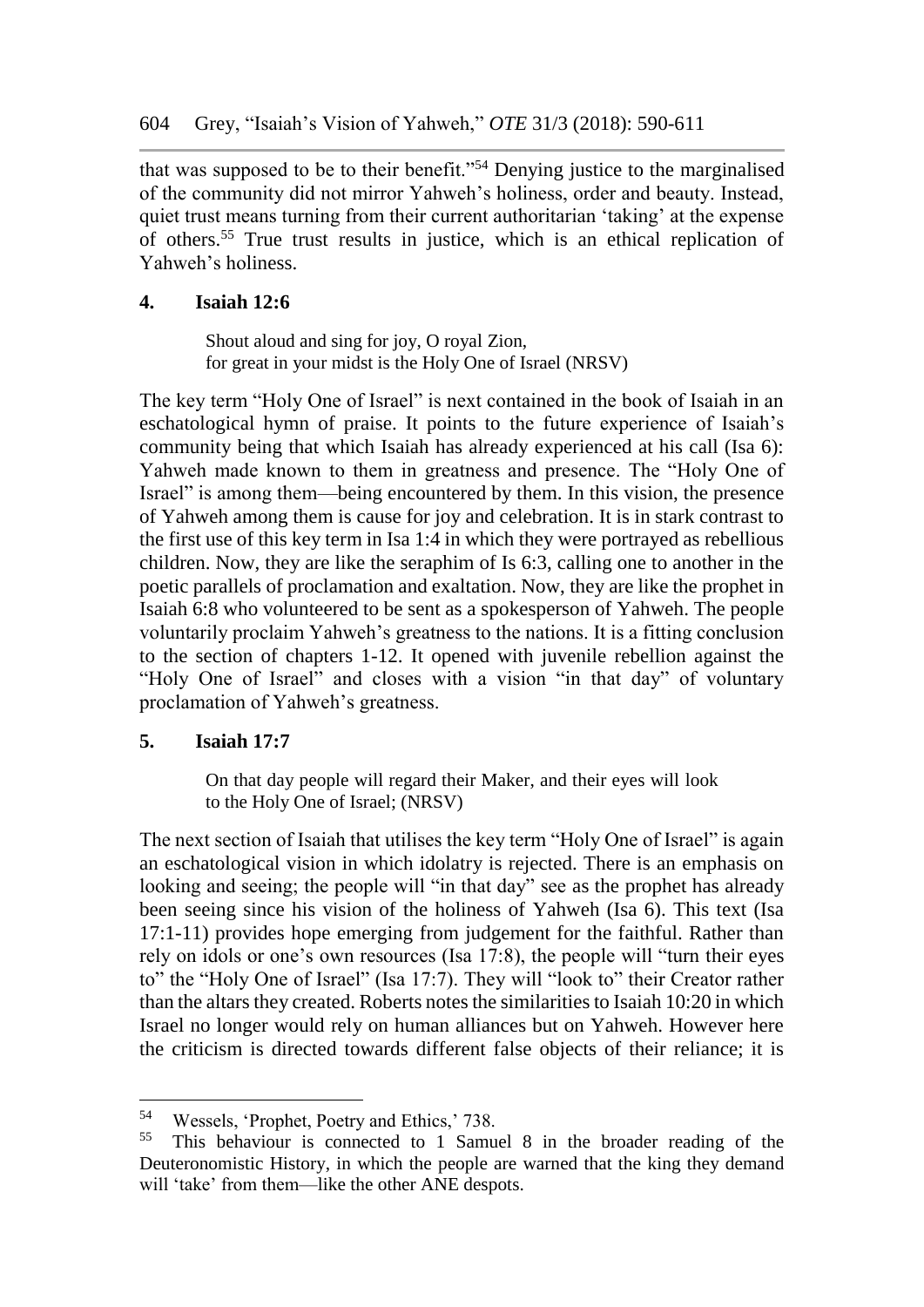against the "accoutrements of worship at the local high places."<sup>56</sup> These practices that are criticised no doubt had implications for their worship and ethical life. The emphasis on eyes (looking) and idols reinforces their previous blindness in Isaiah 6:9-10 where they were told to "keep listening, but do not comprehend; keep looking, but do not understand" (NRSV) as their eyes were closed. They worshipped blind idols and became blind themselves. However, in this future vision of Isaiah when the people truly see the glory and holiness of Yahweh as the prophet has seen, they will be responsible to change their lifestyle to reflect, as the created image of Yahweh, the holiness of their Creator in their daily worship and ethical life.

### **6. Isaiah 29:19**

The meek shall obtain fresh joy in the LORD, and the neediest people shall exult in the Holy One of Israel. (NRSV)

Similarly, Isaiah 29:17-21 provides a vision of reversal where Isaiah's community will be behaving correctly and ethically because they finally *see* "the Holy One of Israel." This text is part of a larger section of Isaiah 28–33 that addresses the military expansionism of Hezekiah in preparation for conflict with Assyria. The risky political policy of the Judean leadership was to align with other nations (particularly Egypt) with a similar agenda of independence from Assyria. Isaiah accuses the leaders of scheming and forming elaborate plans in the dark (Isa 29:15-16).<sup>57</sup> However the prophet announces that "in a little while" (Isa 29:17) Yahweh will intervene. Then, the eyes of the blind will be opened as the "humble" and "needy" rejoice in "the Holy One of Israel" (Isa 29:19). That is, "in that day" Yahweh will intercede for the rights of the poor and marginalised—just as the leadership of Judah should have been doing if they truly understood the holiness of Yahweh. The corruption of the leadership is detailed (Isa 29: 20-21): the "ruthless," "the scoffer," and "those who wait for evil" will be justly judged. "Then" as Childs writes, "in contrast to the deafness and blindness of the old age, the deaf will hear and the blind see. The humble, who are oppressed by the ruthless, will experience joy in a recreated world of peace and justice (32:16ff.)." <sup>58</sup>

This intervention will bring joy not only to those deprived of justice but also to creation (Isa 29:17). This text makes clear the message of Isaiah; their political success or failure was not due to their own resources, nor their human alliances, nor their idols, but was found in "the Holy One of Israel"—and the indicator of their true faith in Yahweh was in the moral condition of the Judean society.<sup>59</sup> As Roberts asserts, "Israel's problem was not religious ignorance in

<sup>56</sup> Roberts, *First Isaiah*, 243.

<sup>57</sup> Blenkinsopp, *Isaiah 1-39*, 408.

<sup>58</sup> Childs, *Isaiah*, 219-220.

<sup>59</sup> Blenkinsopp, *Isaiah 1-39*, 106.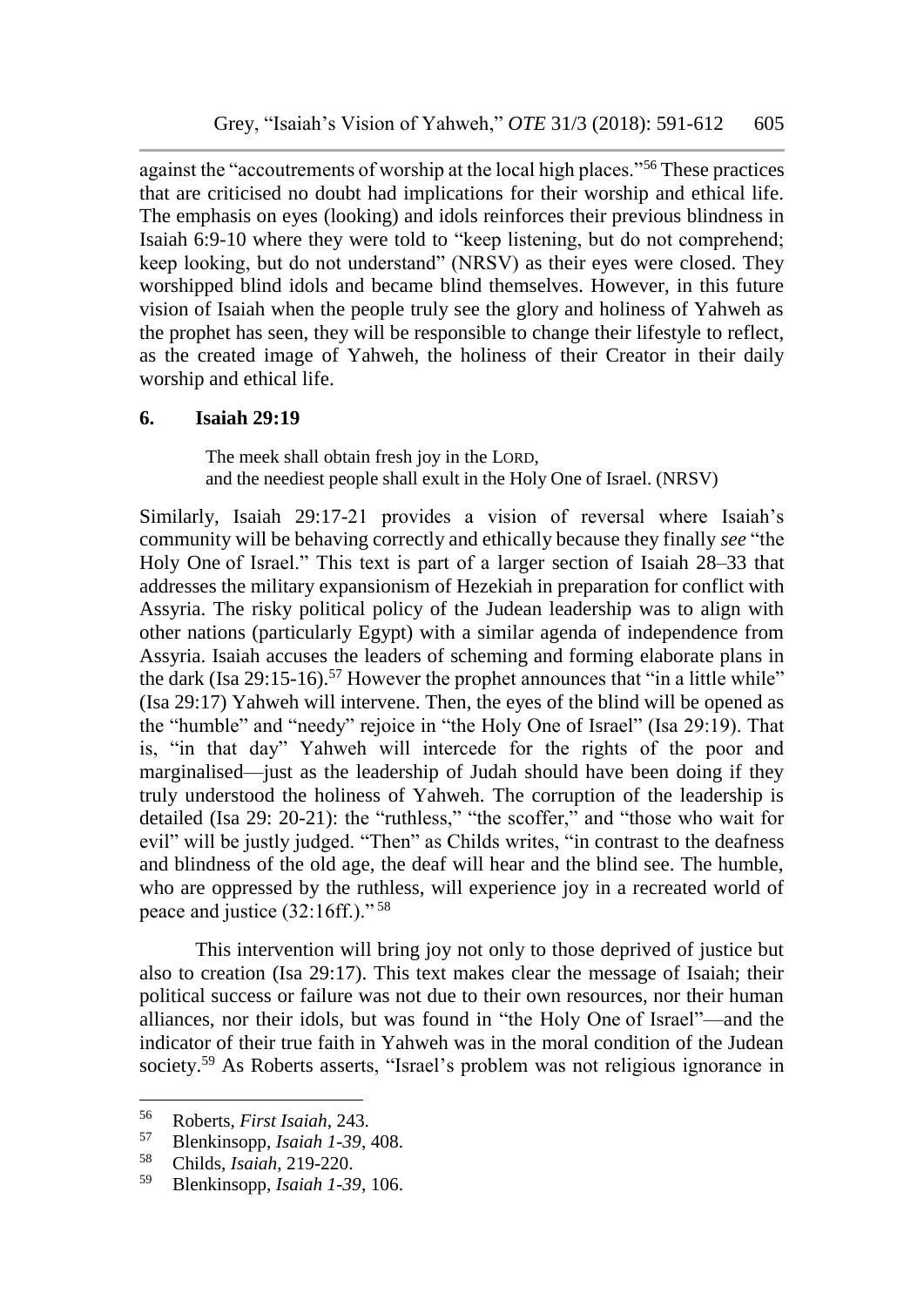the sense that they failed to acknowledge God with the confession of their lips they honoured God with their lips (Isa 29:13)—their problem was the failure to acknowledge God by the obedience of their lives."<sup>60</sup>

#### **7. Isaiah 30:11,12,15**

…leave the way, turn aside from the path, let us hear no more about the Holy One of Israel."

<sup>12</sup> Therefore thus says the Holy One of Israel: Because you reject this word, and put your trust in oppression and deceit, and rely on them;

<sup>15</sup> For thus said the Lord GOD, the Holy One of Israel: In returning and rest you shall be saved; in quietness and in trust shall be your strength. But you refused **<sup>16</sup>** and said, "No! We will flee upon horses" therefore you shall flee! and, "We will ride upon swift steeds" therefore your pursuers shall be swift! (NRSV)

The rapid increase in the usage of the key term "Holy One of Israel" in this section (Is 30:8-17) may reflect a continued rejection of the message of the prophet<sup>61</sup> and therefore the desperate appeal to his own vision as validation of the veracity of his message. The Judean leadership that reject and oppose Isaiah are decried as "a rebellious people, faithless children, children who will not hear the instruction of the LORD" (Isa 30:9 NRSV). The prophet quotes his opposition in which they demand that he "prophesy illusions" rather than confront them with Yahweh's perspective on their political and social manipulations (Isa 30:11). The political elite wanted Yahweh removed from their political programme. They ordered their visionaries to stop seeing reliable visions, in what Roberts suggests might be "an ironic echo" of Isaiah 6:9–10. Their own plan involved political alliance with Egypt and military mobilization (Isa 30:1- 6; 15-17) in preparation for conflict with Assyria.<sup>62</sup> Judah's leaders sought to mirror the militarization of the other nations rather than mirror the holiness of Yahweh.

By trusting in "oppression" and "deceit" (Isa 30:12) the leaders were arrogantly depending on their self-constructed socially oppressive materialism.

l

<sup>62</sup> Roberts, *First Isaiah*, 390.

<sup>60</sup> Roberts, *First Isaiah*, 20-1.

As reinforced by Isaiah's instruction to write down the message reflected in this text: "Go now, write it on a tablet for them, inscribe it on a scroll, that for the days to come it may be an everlasting witness" (Is 30:8).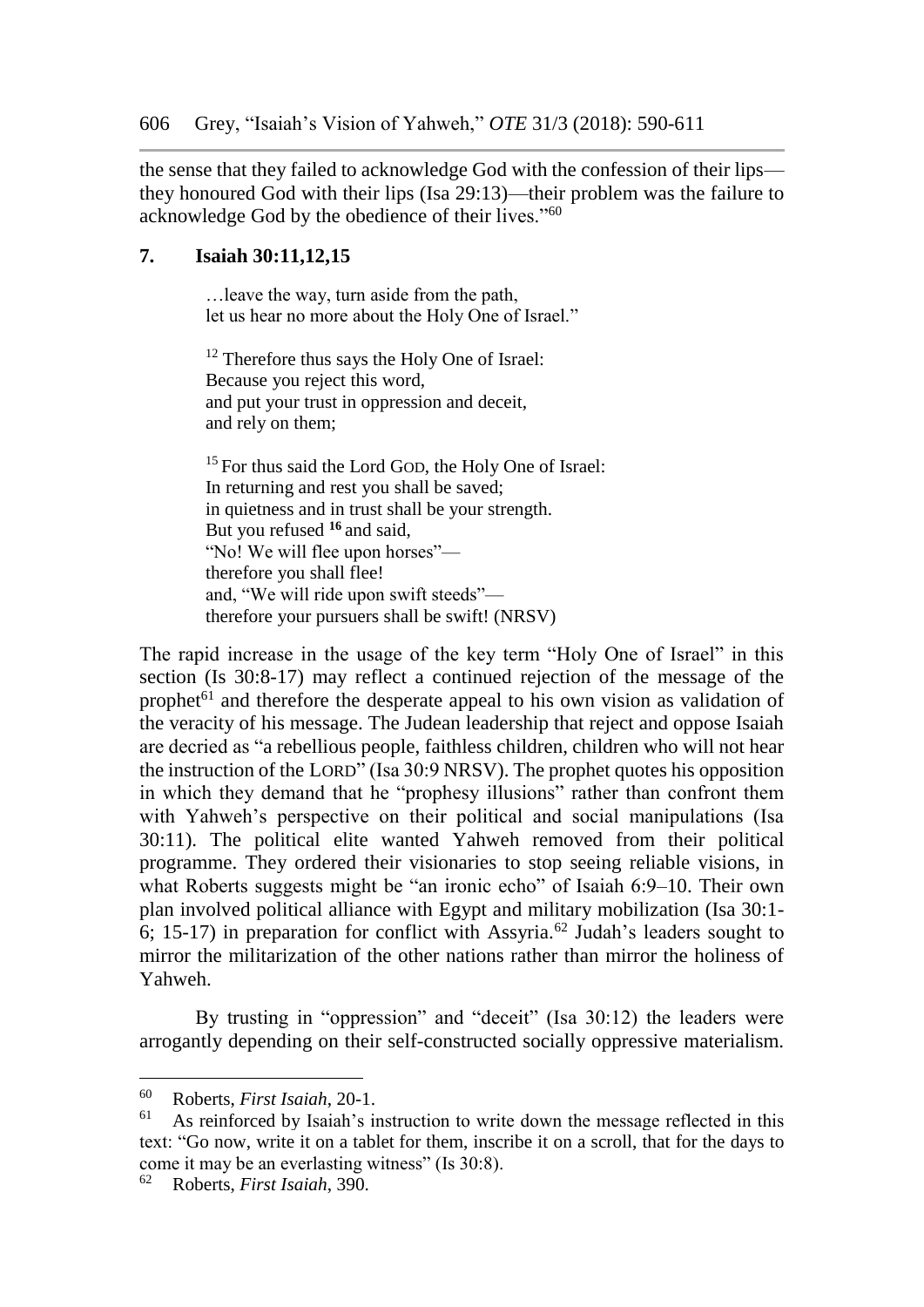Their solution would increase the economic hardship on the community, felt most by the poor and vulnerable through a situation of increased taxation, forced labour and confiscation of property.<sup>63</sup> The prophet then reinforces the rejected message from the 'Holy One of Israel:" he says, "In returning and rest you shall be saved; in quietness and in trust shall be your strength" (Isa 30:15 NRSV). As Brueggemann writes, "Israel will be saved and strong when it lives in trust, that is, in returning, rest, and quietness. The four terms bespeak attentive adherence to Yahweh. The terms are all rough synonyms for Isaiah's notion of faith, utter reliance upon and complete devotion to Yahweh."<sup>64</sup> This text perhaps invokes the image of the prophet's son, Shear-Jashub, earlier pictured in Isaiah 7:1-9 standing silently as his father delivered to Ahaz a comparable message of quiet trust in Yahweh rather than panicked reaction to a situation of political turmoil.<sup>65</sup> Active obedience to Yahweh would result in not only rest and salvation politically, but also socially. To not trust in the accumulation of military resources but instead rely on Yahweh's resources would relieve the national economic burden shouldered by the poor and marginalised. If instead, the Judean leadership had embraced the message of Isaiah and mirrored the holiness of Yahweh—being separated from the other nations—then it would arguably result in justice for the whole community. However, their continued rejection of this message would result in judgement; they will be destroyed by the military resources ("horses") in which they trust (Isa 30:16-17).

### **8. Isaiah 31:1**

Alas for those who go down to Egypt for help and who rely on horses, who trust in chariots because they are many and in horsemen because they are very strong, but do not look to the Holy One of Israel or consult the Lord! (NRSV)

The next text continues the series of 'woe' oracles ("alas" in the NRSV) in Isaiah 28- 33 condemning generally the military expansionism of Hezekiah and particularly their reliance on Egypt. Once more, the issue at stake is theological and not just political. Turning to Egypt for help and hope is a rejection of Yahweh. As Childs asserts "Israel's leaders trust in chariots and horsemen and feel that events in the real world do not relate to religious faith." <sup>66</sup> For Isaiah, this perspective is faulty. After all, horses and humans are simply flesh—they are material, unlike Yahweh the Creator who is spirit (Isa 31:3).<sup>67</sup> Isaiah condemns the leaders for not seeking the wisdom and guidance of

<sup>63</sup> Roberts, *First Isaiah*, 389-90.

<sup>64</sup> Walter Brueggemann, *Isaiah 1-39* (Louisville, KY: Westminster/John Knox Press, 1998) 244.

<sup>65</sup> For further discussion on the image of this sign-child see Grey 'SPS Presidential Address,' 431–456.

<sup>66</sup> Childs, *Isaiah*, 231.

<sup>67</sup> Childs, *Isaiah*, 232.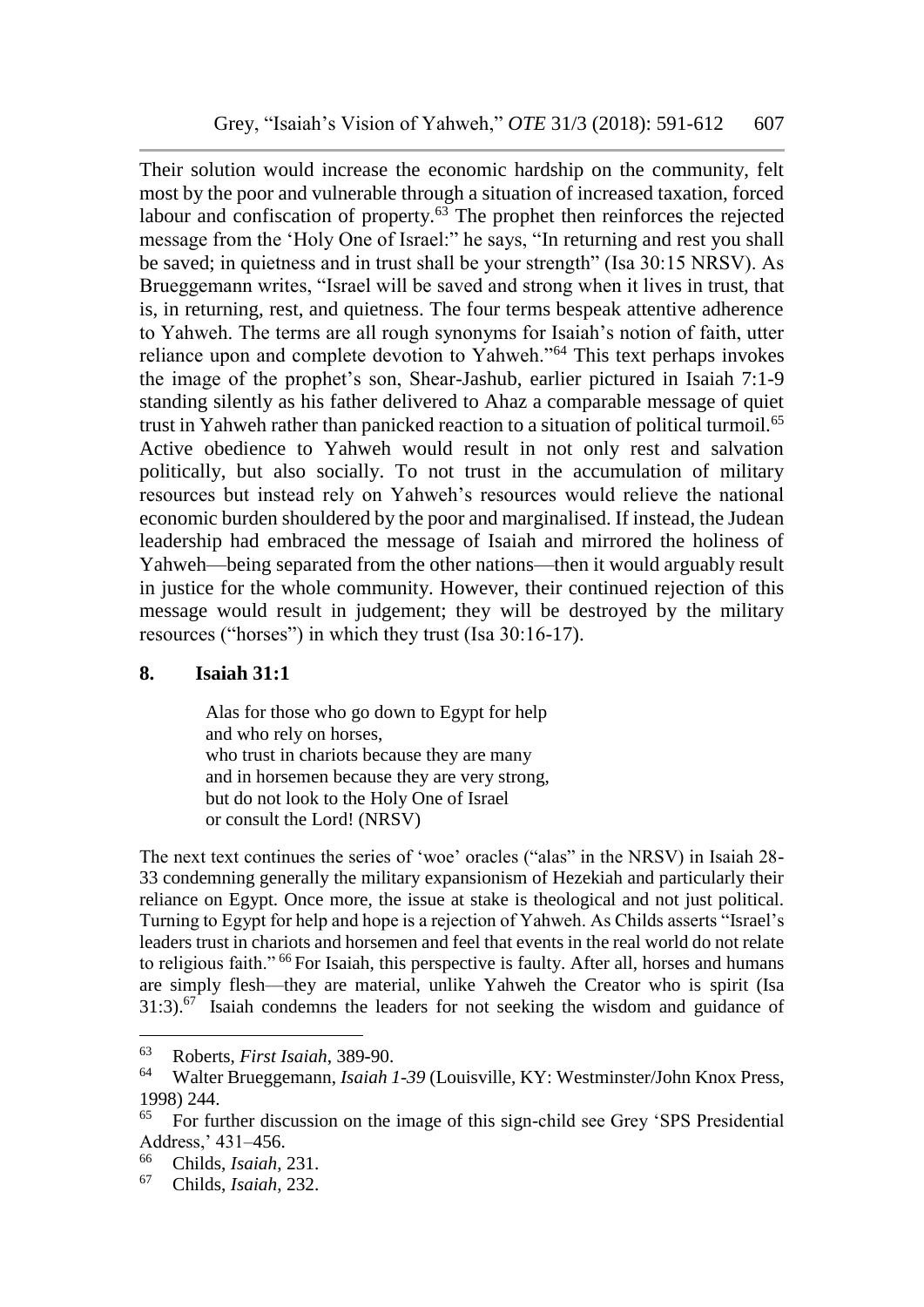Yahweh before forming their alliance (Isa 30:2). Throughout this section of Isaiah 28- 33, the prophet is calling them to mirror Yahweh's holiness; to be set apart from the other nations and not participate in the political intrigues and military mobilization that burdened the poor and resulted in injustice. The rejection of Yahweh's quietist policy had ethical implications. Instead, if they truly reflected the holiness of Yahweh in their politics then social justice would be restored.

### **9. Isaiah 37:23**

Whom have you mocked and reviled? Against whom have you raised your voice and haughtily lifted your eyes? Against the Holy One of Israel! (NRSV)

The anticipated conflict with Assyria did indeed erupt, resulting in the siege of Jerusalem. As the narrative of Isaiah 36-37 describes, Sennacherib's representative mocks Yahweh as impotent, unable to save them (Isa 36:13-20). While this overall text has a complicated history,<sup>68</sup> the narrative of Isaiah 37 describes Yahweh responding (through the prophet) to Hezekiah's prayer for deliverance (Isa 37:16-20). The poetic oracle delivered by Isaiah condemned the blasphemous arrogance of Assyria. It is on this basis of faith in Yahweh, exemplified by Hezekiah's prayer, that Zion is symbolised as returning the taunts of the King of Assyria (Isa 37:22). Portrayed as a confident young woman, Zion tosses her head at Sennacherib's false pride and arrogance. She is confident because it is Yahweh that has been "mocked" and therefore Yahweh will respond to crush Sennacherib's blasphemous speech. As Roberts suggests, "Zion's direct questions to the Assyrian king contain an element of astonishment that anyone could be so reckless and foolish as to challenge the power of Yahweh."<sup>69</sup> Sennacherib unwisely has mocked the "Holy One of Israel." The charge against Sennacherib is that he does not acknowledge Yahweh and therefore will be revealed as a charlatan for pretending self-made supremacy (Isa 37:23-29).

Yet while this poetic message speaks of Sennacherib, the actual hearer in the narrative was Hezekiah. The message, as noted, has a theological focus: Yahweh is the true ruler of the world. Just as the seraphim announced that the whole earth is filled with the glory of Yahweh (Isa 6:3), so all creation (including arrogant Assyrian kings) was to be accountable to the "Holy One of Israel." The judgement against Sennacherib is in response to the prayer and faith of Hezekiah. In a time of crisis Hezekiah went to the Temple and—in a kind of replication of the cry of the seraphim—he prayed: "O LORD of hosts, God of Israel, who are enthroned above the cherubim, you are God, you alone, of all the kingdoms of the earth; you have made heaven and earth" (Isa 37:16). The experience of Isaiah

<sup>68</sup> For discussion on the redactional history of Isaiah 36-37, see Childs, *Isaiah*, 259– 287.

<sup>69</sup> Roberts, *First Isaiah,*469.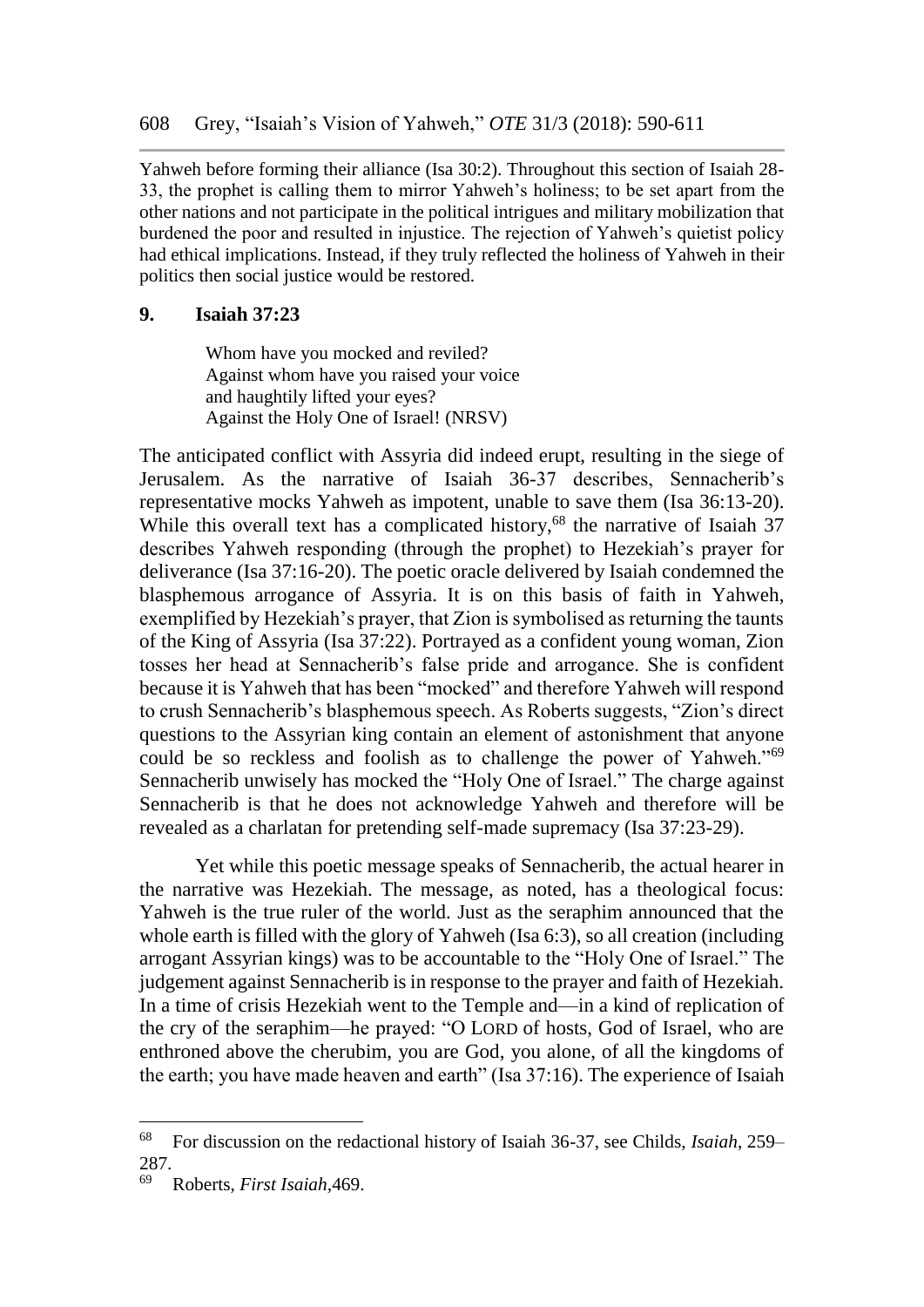is reflected in this prayer of Hezekiah: the greatness of the Creator, the fullness of Yahweh's presence, his transcendence and holiness. True trust in Yahweh is life-enhancing, resulting in salvation and deliverance. Isaiah experienced this in his call to ministry (Isa 6) and now Hezekiah will experience this in Yahweh's deliverance of Jerusalem and social restoration. Yahweh's holiness is emphasised in the closing of Hezekiah's prayer as he implores "So now, O LORD our God, save us from his hand, so that all the kingdoms of the earth may know that you alone are the LORD" (37:20 NRSV). The vision of Isaiah of Yahweh's holiness and provision—as modelled and testified by him—has now become the experience of Hezekiah and, by extension, the people of Judah.

In summary, the use of the key phrase "the Holy One of Israel" emphasises the call to the Judean community to mirror the holiness of Yahweh. This should be reflected in their political interactions by a demonstration of trust in Yahweh. Rather than trust in idols or their own plans, the prophet calls them to reliance and devotion in their Creator. True trust results in a peaceable community where justice can thrive, rather than the corrupt appropriation of material resources from the poor to fund their self-centred lifestyles and militarisation campaign. The concern for social justice voiced by Isaiah was a call for the community to accurately reflect the holiness of Yahweh in their everyday lives. This term "the Holy One of Israel" will continue to be of great importance for the future Judean community.

### **E. ISAIAH'S DISCIPLES**

The use of this key term "Holy One of Israel" is not limited to the experience of Isaiah of Jerusalem. It continues as an important phrase throughout the rest of the book.<sup>70</sup> This suggests that the experience and revelatory knowledge of Isaiah continued to be replicated by his disciples who ministered during the time of exile on Babylon (Isa 40-55) and the re-establishing of the community in Palestine (Isa 56-55). Even within a canonical study of Isaiah it is almost impossible to not acknowledge the contribution of his disciples to the development of the book. Isaiah's voice is not the only human voice heard in this work. There is also the hand of the disciple or disciples of Isaiah. They gathered, preserved and collated the words of the prophet. Of course the exact nature and volume of their contribution is conjecture. However most certainly they provided the structure and order of the book.<sup>71</sup> In this sense, they also model mimetic replication. They created a copy of the vision of Isaiah so its replication can be perpetuated.

In addition, if we take the theory that chapters 40-55 and 56-66 were written by subsequent disciples of Isaiah, then this emphasises further the idea of ethical replication. The disciples clearly immersed themselves in the words

 $70 \quad 41:14, 16, 20; 43:3, 14; 45:11; 47:4; 48:17; 49:7; 54:5; 55:5; 60:9,14.$ 

<sup>71</sup> Goldingay, *Isaiah*, 3.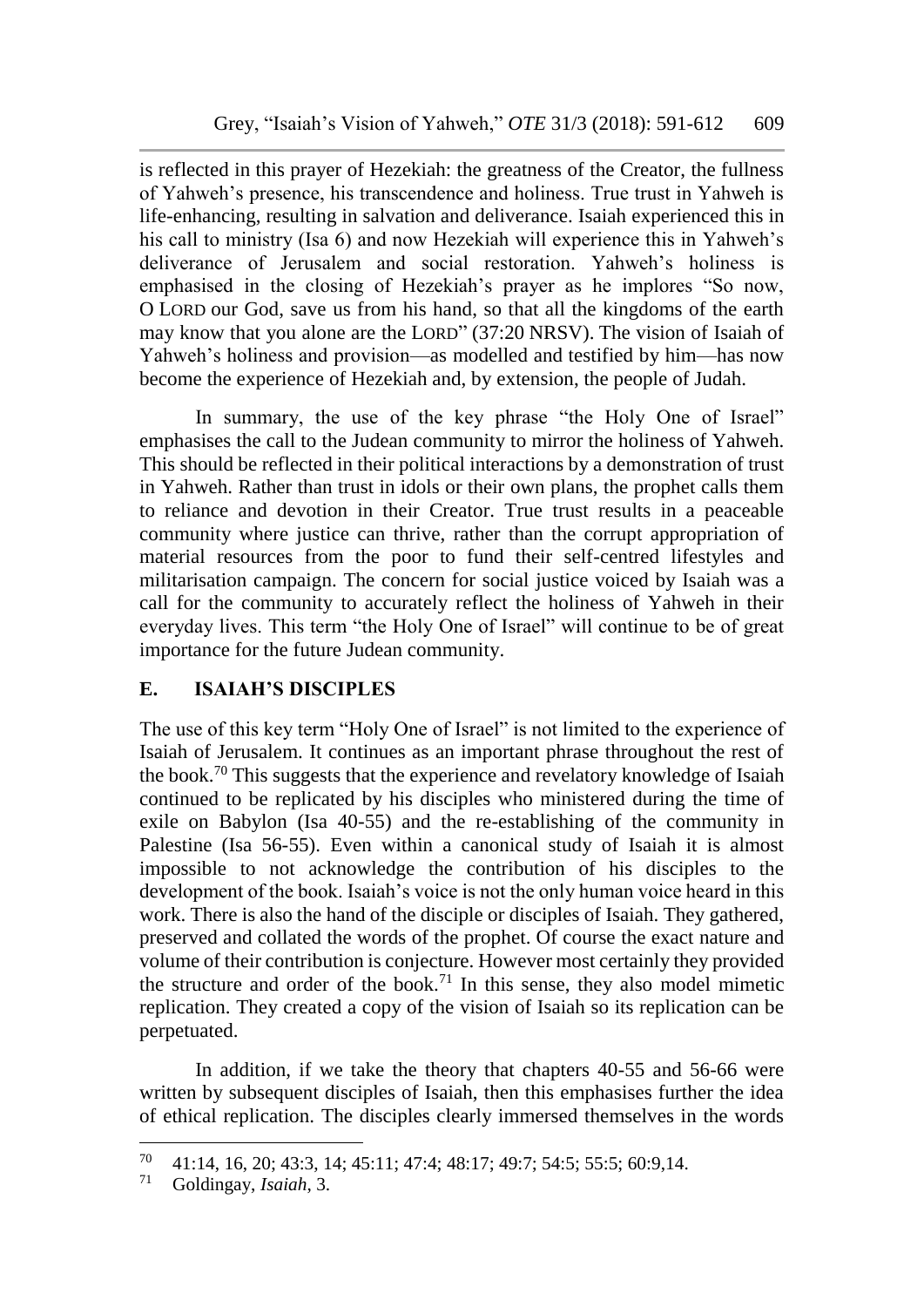and experience of Isaiah. They absorbed his vision to the point that they also owned it. As the presence of beauty prompts replication, the disciples adopted and adapted Isaiah's signature phrase. It became their own phrase. While Isaiah's vision of Yahweh was not repeated, it was replicated by them; so much so they could look to Yahweh as the "the Holy One of Israel." They also called for justice, trust in Yahweh and a rejection of idolatry.

While it is beyond the scope of this study to examine each usage of "the Holy One of Israel" in Isaiah 40-56 in detail, some observations are in order. First, the connection between the use of the catch-phrase of "Holy One of Israel" and the message of ethical replication continues in Isaiah 40-56. The phrase is employed by Isaiah's disciples to perpetuate the message of the calling of Israel to mirror the holiness of Yahweh,<sup>72</sup> and to offer hope for the faithful that Yahweh will intervene to establish true justice.<sup>73</sup> The message is consistent throughout the entire text. Of course, we will never uncover the redactional layers to determine how much and which parts were the original words of Isaiah and those of his disciples. Perhaps that is the point; perhaps the disciples were so faithful to Isaiah's original experience of "Holy One of Israel" that their contribution is at times difficult to determine.

Secondly, the continued use of this key phrase by Isaiah's disciples highlights the replication of Yahweh's relationality. Throughout Isaiah 1-39 the term "Holy One of Israel" is used to remind the people of Yahweh's commitment to them. This is observed particularly in the use of the term in Isaiah 1:4 where the prophet decries the Judean community as "rebellious children." Rather than rebel, Yahweh calls them to a relationship of trust. They can trust him because he has attached himself to them: He is *their* Yahweh. This idea of relational attachment then is replicated by Isaiah in his mentoring of his children and disciples. Rickie D. Moore writes: "Raising up the next generation is one of the most crucial and comprehensive themes in the book of Isaiah, but this has not been recognized in previous Isaiah scholarship." <sup>74</sup> He highlights the function of children in the book that have a pivotal role in the message of the prophet. Isaiah's hope is in his children, future children and in his disciples. In his vision of the thrice-holy God, the prophet is forewarned of the rejection by the current generation but that the hope is in the future 'holy seed' (Is 6.8-13). Similarly, Isaiah identified himself with his children and disciples. Moore notes, "Isaiah knows the children are signs, he knows they are significant, and he knows his prophetic call is to be their mentor in the light of this revelation."<sup>75</sup> He is not

 $72 \quad 43:3, 14; 45:11; 48:17; 54:5; 55:5.$ <br> $73 \quad 41:14, 16, 20:47:4; 40:7; 60:0,14.$ 

<sup>73</sup> 41:14, 16, 20; 47:4; 49:7; 60:9,14.

Rickie D. Moore, 'The Prophet as Mentor: A Crucial Facet of the Biblical Representation of Moses, Elijah and Isaiah, Journal of Pentecostal Theology, 13/2 (2007): 165.

Moore, 'The Prophet as Mentor,'169.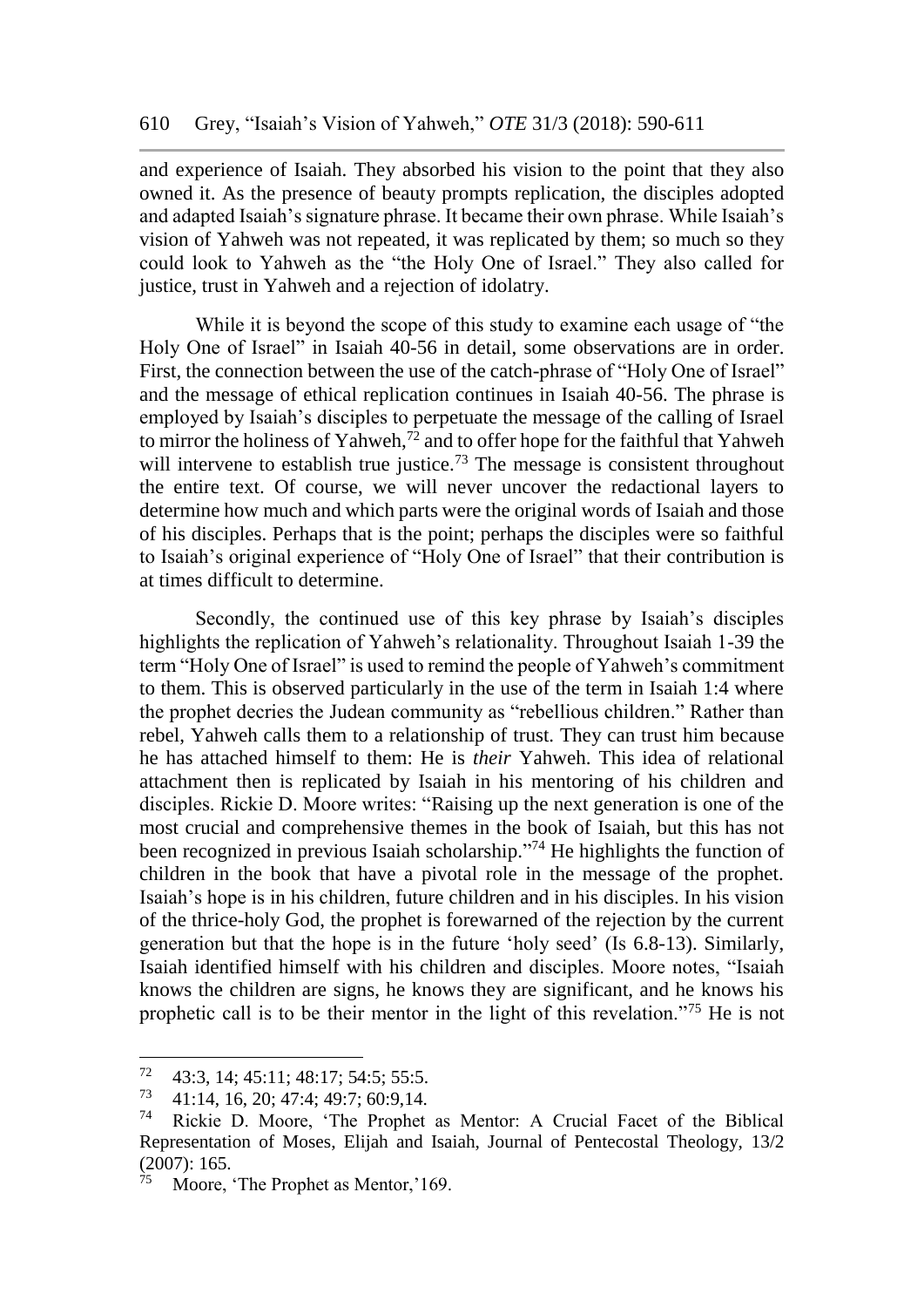alone: the "here I am" of his call becomes "here I am and the children." He will bind up his testimony among his disciples (Isa 8:16-18). His message will continue to be replicated by the disciples. The canonical form of the book is a witness to this end.

# **F. CONCLUSION**

There is a sense for many readers of Scripture that the message of Isaiah was not only important for past communities but for present communities as well. If part of Isaiah's message was one of ethical replication, then there should be consideration of how present communities can also mirror the holiness and beauty of Yahweh in their social arrangements. Therefore, I would like to conclude with the insightful words offered by Prof Wessels regarding the applicability of the prophets to all contemporary social and political locations, including Africa: "The appeal made by the prophets to care for the needs of the poor and the orphaned, to protect their rights and to ensure that their cases are judged fairly, is therefore just as applicable to us as it was to Judean society. It is a call to adhere to the practical need for order in societies, and the practical establishment of that order. A sound legal system is therefore the responsibility of the leaders and the educated for the good of all."<sup>76</sup>

# **BIBLIOGRAPHY**

Blenkinsopp, Joseph. *Isaiah 1-39*. New Haven; London: Yale University Press, 2008.

- Brueggemann, Walter. *Isaiah 1-39*. Louisville, KY: Westminster/John Knox Press, 1998.
- Canuel, Mark. *Justice, Dissent and the Sublime*. Baltimore, MD: The Johns Hopkins University Press, 2012.
- Childs, Brevard S., *Isaiah: A Commentary*. Louisville, KY: Westminster John Knox Press, 2001).
- Dyrness, William A. "Aesthetics in the Old Testament: Beauty in Context." *Journal of the Evangelical Theological Society* 28 no. 4 (1985): 421-432.
- Ferretter, Luke. "The Power and the Glory: The Aesthetics of the Hebrew Bible" *Literature and Theology* 18 no. 2 (June 2004) 123-138. [https://doi.org/10.1093/](https://doi.org/10.1093/%20litthe/18.2.123)  [litthe/18.2.123](https://doi.org/10.1093/%20litthe/18.2.123)
- Goldingay, John, *Isaiah*. Grand Rapids, MI: Baker Publishing, 2001.
- Grey, Jacqueline, 'SPS Presidential Address: Embodiment and the Prophetic Message in Isaiah's Memoir', *Pneuma*, 39 (2017): 431–456. [https://doi.org/10.1163/](https://doi.org/10.1163/%2015700747-03904018)  [15700747-03904018](https://doi.org/10.1163/%2015700747-03904018)
- Grey, Jacqueline. "Beauty and Holiness in the Calling of Isaiah." Pages 47–58 in *A Future for Holiness: Pentecostal Explorations*. Edited by L.R. Martin. Cleveland, TN: CPT Press, 2013.
- Loader, James A. 'The Pleasing and the Awesome,' *Old Testament Essays* 24 no. 3 (2011): 652-667.

l <sup>76</sup> Wessels, 'Prophet, Poetry and Ethics,' 742.